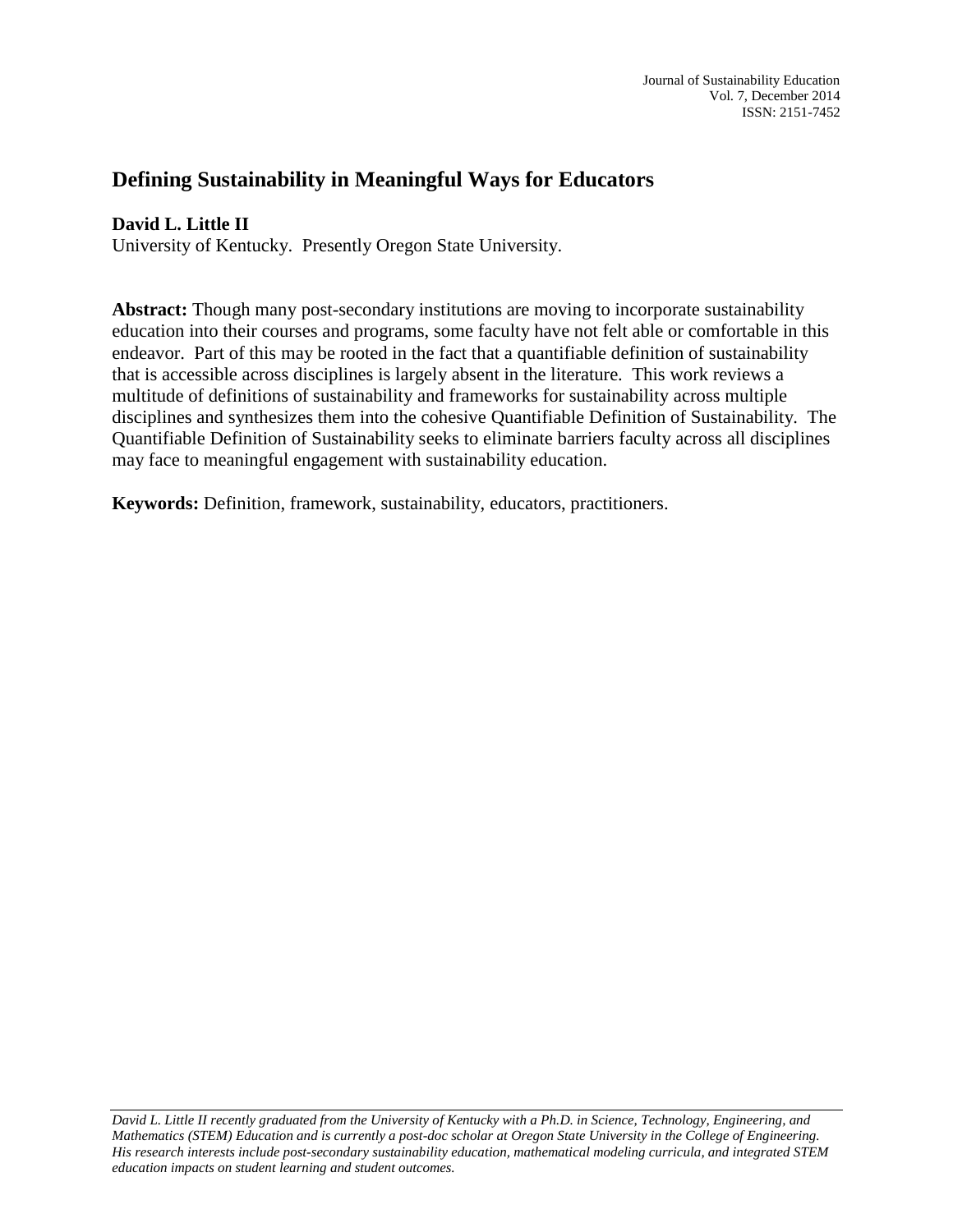As we continue to understand the impact of human activity on global environments, both human and natural, our world perspectives change in order to accommodate our new understandings. The understandings of the negative environmental effects we faced in the 1970's paved the way for new political and societal views (Dunlap, Van Liere, Mertig, & Jones, 2000). From that time, Erdogan (2010) accounts for the evolution that Americans have experienced as we are now beginning to focus on environmental issues through the lens of sustainability. It seems that evolution has caused some confusion in the topic, however. Sustainability is often mistakenly thought to be mostly an environmental concept (Lemonick, 2009). While the environmental domain is essential when addressing sustainability, the topic encompasses much more than just the environment (Lemonick, 2009; McDonough & Braungart, 2002), including complex social and economic factors (Bencze, Sperling, & Carter, 2011; Erdogan, 2010; Sekulic, 2011; Wainwright, 2010).

The fact that many post-secondary institutions are creating programs, departments, or even entire colleges devoted to sustainability is an extension of the importance of sustainability into post-secondary education. However, Thomas (2004) has noted that faculty sometimes resist sustainability education efforts. Two of the common reasons given were because sustainability requires knowledge in disciplines outside faculty member expertise and faculty did not know how to gather appropriate information (Thomas, 2004). While it is true that sustainability is a transdisciplinary field (Meadows, 2008; Wainwright, 2010), this should not be a "gatekeeper" to participating in sustainability. Moreover, there are multiple definitions of sustainability across the literature (Djordjevic & Cotton, 2011; Johnston, Everard, Santillo, & Robèrt, 2007; Sekulic, 2011), which can prohibit meaningful interaction of faculty members with sustainability and sustainability education. This work offers a definition of sustainability that can be used in postsecondary environments to help faculty across the disciplines acquaint themselves with the past perceptions of sustainability and to see how it has evolved across the disciplines. It is my hope that this work will allow faculty to pursue interdisciplinary or transdisciplinary efforts in sustainability more readily while simultaneously providing a structured definition that sufficiently quantifies sustainability for disciplines that measure aspects of sustainability.

#### **The Journey to a Definition for Sustainability**

Sustainability seeks to address many issues on a global scale. In truth, no one human being could understand sustainability in all its facets, as the issue and its subjects are much too vast. This and other factors contribute to sustainability being a transdisciplinary field. Moreover, the generalized concept of sustainability is a large and pervasive issue that currently defies definition (Djordjevic & Cotton, 2011; Sekulic, 2011). The breadth and pervasiveness sustainability makes the issue hard to focus and understand for most audiences. Moreover, since a common, quantifiable definition of sustainability has yet to be identified (Djordjevic & Cotton, 2011; Sekulic, 2011), some authors have instead focused on providing sustainability frameworks instead of definitions, advocating that this perspective of sustainability will be much more practical and effective given the nature of sustainability (Gagnon, Leduc, & Savard, 2009; National Research Council, 1999; Quental, Lourenço, & da Silva, 2011; Talbot & Venkataraman, 2011). Some of these frameworks are also considered since they imply indirectly a definition of sustainability, though extraction of such a definition from the frameworks is sometimes not clear.

First presented is a sampling of various definitions of sustainability, namely from business (addressed through organizational/corporate needs), agriculture, and engineering; these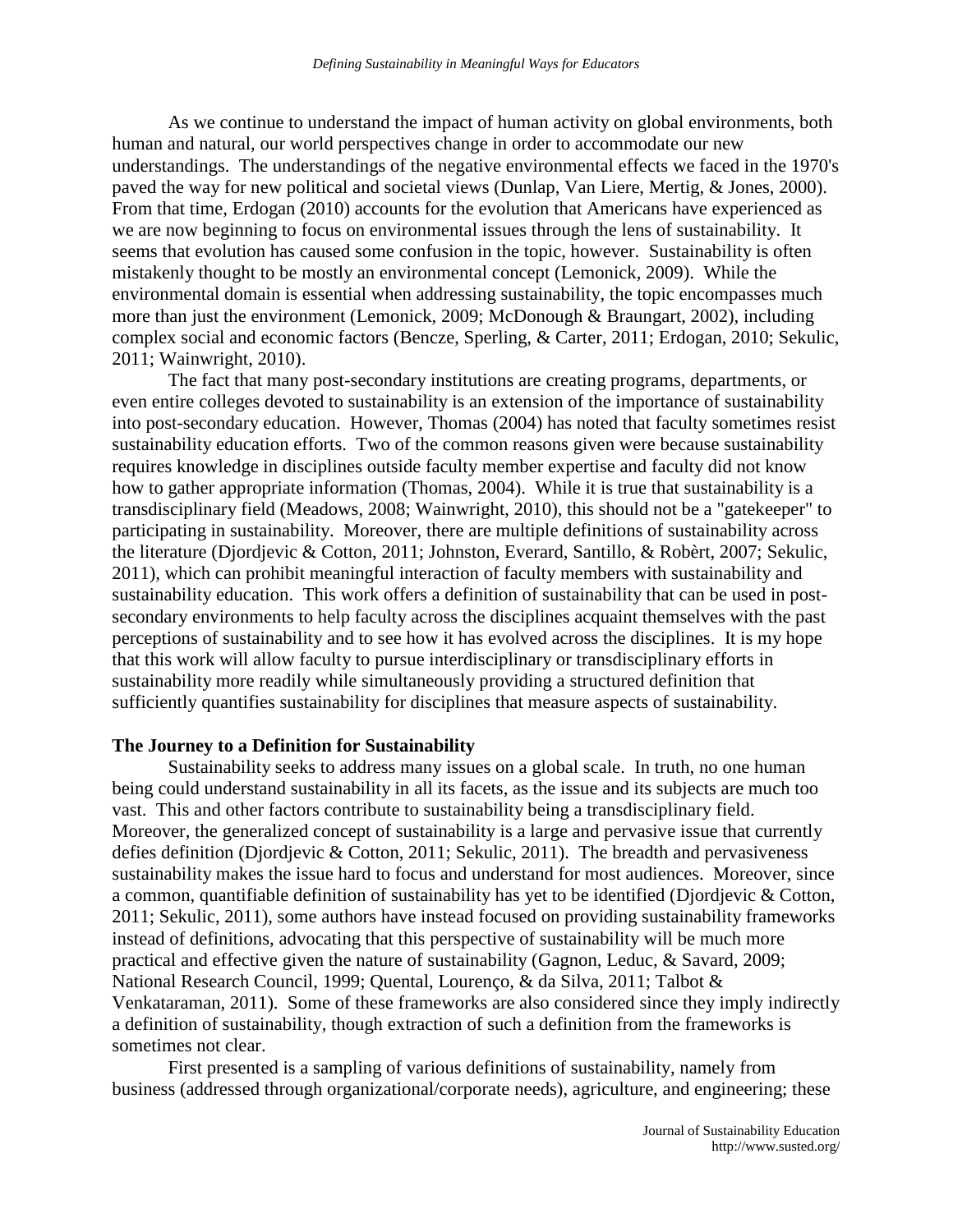were selected as they represent some of the largest key players in the sustainability movement. Following these discipline specific definitions, consideration is given for more transdisciplinary thoughts that unify multiple fields to form a framework for sustainability; these frameworks are the Daly Rules (see Smith, 2010), very weak/weak/strong sustainability (see Hediger, 2006, Munier, 2005), the Triple Bottom Line framework (see Kiewiet & Vos, 2007), the Natural Step (see Nattrass & Altomare, 1999), and the Six R"s (see Practical Action, n.d.).

**The Base Definition of Sustainability.** Following the many attempts of the United Nations to address the environmental concerns of the 1960"s and 1970"s, a new initiative began in the early 1980"s. The United Nations formed the World Commission on Environment and Development (WCED) with Gro Harlem Brundtland chosen as its chairwoman. The WCED"s (1987) report, "Our Common Future", defined sustainability through the concept of a sustainable development, and asserted that a sustainability development is a "development that meets the needs of the present without compromising the ability of future generations to meet their own needs" (Chapter 2, para. 1). "Our Common Future" became referred to as the Brundtland Report; the definition of sustainability that the Brundtland Report gave became commonly referred to as the Brundtland definition of sustainability. While not just offering a loose definition of sustainability, the WCED (1987) also advocated for the equitable sharing and use of resources so as to stimulate the economies of all peoples and nations. Care should be given so as to not interpret this as saying that social factors are precedent to economic factors. Moreover, the WCED offered no precedent over what aspects of sustainability were most important but did offer a host of aspects of sustainability that were of great importance which can be delineated as environmental, economic, and social aspects.

While the WCED's definition of sustainability is often one of the most cited resources, if not the most (Ameer & Othman, 2012; Bell & Morse, 2008; Borghesi & Vercelli, 2008; Gagnon, Leduc, & Savard, 2009; Quental, Lourenço, & da Silva, 2011; Ruttan, 1994), this definition suffers greatly from ambiguity and subjectivity, clearly making the process of operationalizing of sustainability very difficult. However, there is something that is captured in this definition that does indeed define what our goals should be, albeit vaguely. Moreover, though this definition presents difficulty in understanding firmly what sustainability is, several other fields have modified and adopted versions of this definition for study and research of sustainability within their lines of work. Caution should be utilized, however, since it is estimated that over 300 definitions of sustainability already exist in the environmental realm alone (Johnston, Everard, Santillo, & Robèrt, 2007).

**Corporate Sustainability.** Dyllick and Hockerts (2002) offered that corporate sustainability was defined as "meeting the needs of a firm"s direct and indirect stakeholders (such as shareholders, employees, clients, pressure groups, communities etc), without compromising its ability to meet the needs of future stakeholders as well" (p. 131). Fairbrass and Zueva-Owens (2012) resound a similar indirect definition of corporate sustainability. Clearly, this definition shifts emphasis to corporate interests instead of the generalized interests expressed in the Brundtland definition. In fact, Kiewiet and Vos (2007) have advocated for abandoning the pursuit of a generalized definition of sustainability and instead opting for situational definitions of sustainability; they claim that since a generalized definition of sustainability has yet to be reached, the more microscopic approach can lend itself to results in specific fields. However, the various definitions of sustainability across various fields have lead to a use of the term in ways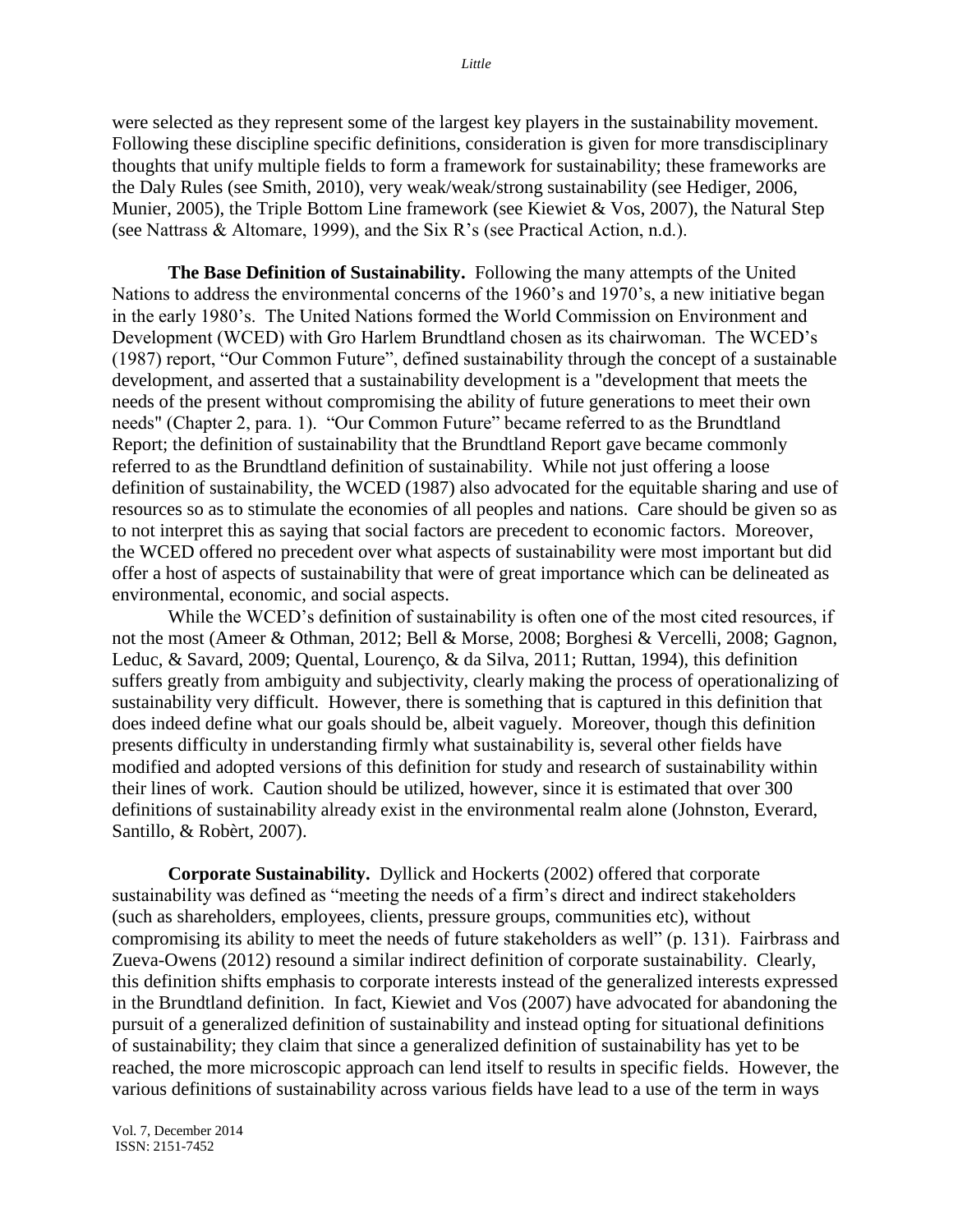that benefit certain interests or groups, causing inconsistency and competition between stakeholders in terms of practice and goals (Ruttan, 1994). As such, it is recommended here that a core definition of sustainability be pursued, but perhaps emphasized in different ways or contexts across disciplines.

Definitions of business sustainability seem rare in the literature (Dyllick & Hockerts, 2002), but frameworks are more commonly offered. Frameworks specifically geared towards business sustainability that will be presented are the very weak sustainability (see Hediger, 2006), weak sustainability (see Hediger, 2006; Munier, 2005), the Triple Bottom Line (see Marshall & Toffel, 2004), and the Six R's (see Practical Action, n.d.). While the Natural Step (Nattrass & Altomare, 1999) framework does not address business sustainability directly, Nattrass and Altomare"s (1999) work outlines how businesses can incorporate the Natural Step in their practices.

**Sustainable Engineering.** Definitions of sustainability within engineering contexts were elusive in this literature review. One definition offered by Gagnon, Leduc, and Savard (2009) was that a development is sustainable if "it allows every people globally to at least meet their basic needs, if it provides individuals in a given society equal opportunities to increase their quality of life, and if it provides future generations increasing opportunities" (p. 1467). Once again, we see that a discipline specific definition of sustainability borrows greatly from the Brundtland definition. It should be noted that Gagnon, Leduc, and Savard (2009) frame their definition within the context of an interdisciplinary group project setting where engineers work with members of other disciplines to fulfill the needs of clients.

Seliger, Khraisheh, and Jawahir (2011) offer that sustainable manufacturing is dedicated to sustainable products and processes, and that "these conserve energy and natural resources, have minimal impact upon the natural environment and society, and adhere to the core principle of considering the needs of the present without compromising the ability of future generations to meet their own needs" (p. v). Once again, there is a clear similarity between this definition of sustainable engineering and the Brundtland definition.

Just as with business sustainability definitions, sustainability frameworks geared toward engineering are more common. In particular, the Six R's framework (see Practical Action, n.d.) that will be discussed later will apply specifically to manufacturing engineering.

**Agricultural Sustainability.** In contrast to the areas of business and engineering sustainability, agricultural researchers offer many definitions of agricultural sustainability, though it should be noted that many of these definitions date back between 1989 and 1995. It is likely that this field became invigorated by the World Commission on Environment and Development (1987) definition of sustainability and sought to address the topic within their field early in the development of the field, especially since ending world hunger was a high priority of the sustainability initiative outlined in the Brundtland Report.

Allen, Van Dusen, Lundy, and Gliessman offer that agricultural sustainability "equitably balances concerns of environmental soundness, economic viability and social justice among all sectors of society" (as cited in Bell & Morse, 2008, p. 9). This definition of sustainability echoes various elements of the Brundtland Report, namely the focusing on sustainability through environmental, economic and social lenses. While both definitions vary and are similar in certain ways, this definition still suffers from issues of operationalization; how might one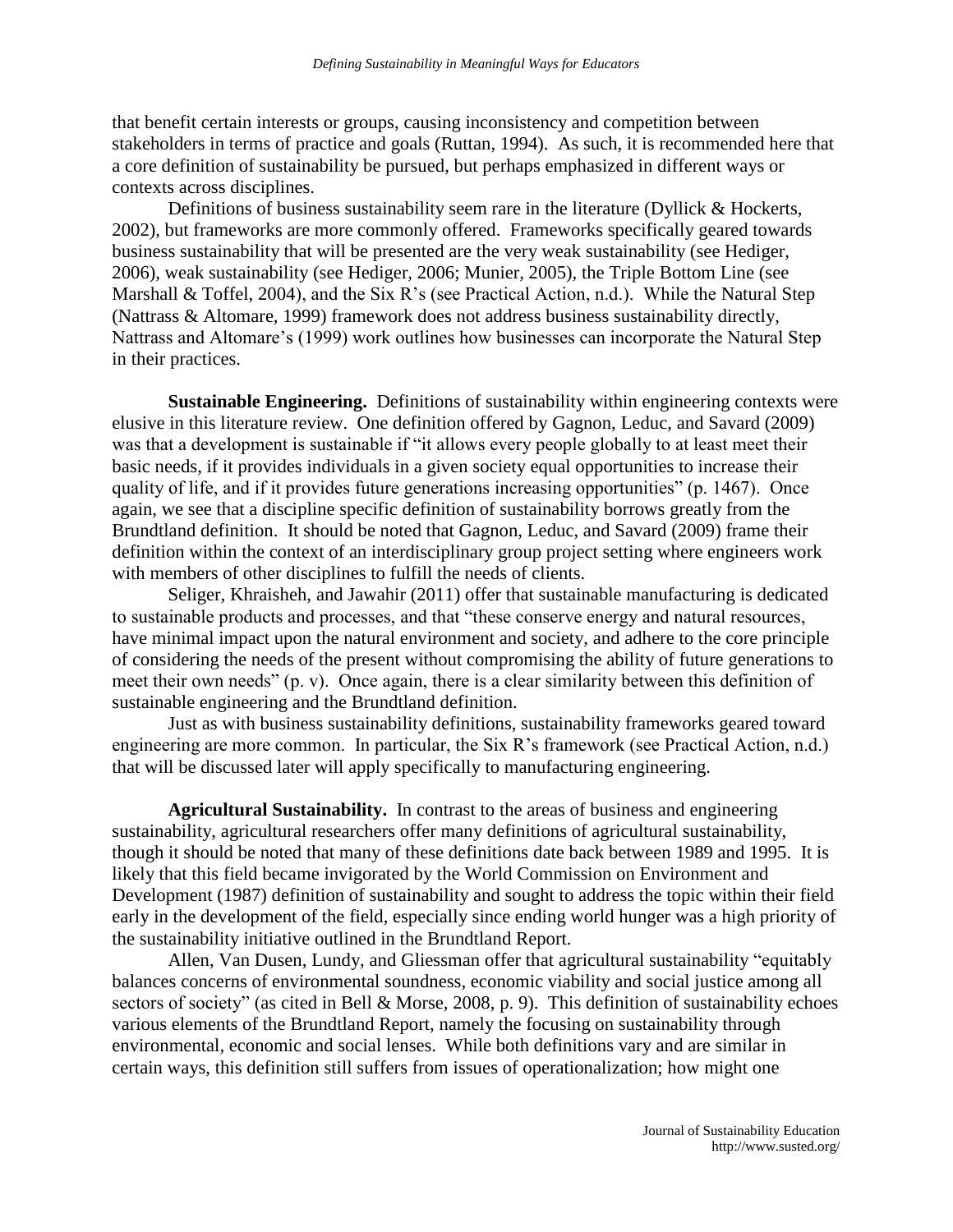recognize or even measure sustainability in the agriculture sector? Table 1 provides a synopsis of other definitions and perspectives on agricultural sustainability.

# **Table 1**

*Agricultural Sustainability Definitions and Perspectives*

Definition 1 – From Ainsworth, "what is sustainable agriculture after all? The only sustainable agriculture is profitable agriculture. Short and sweet" (as cited in Bell & Morse, 2008, p. 9). Definition 2 – From Avery, "one of the key charges of the environmental activists is the claim that high-yield farming is "unsustainable". This has resonated with the public, probably because it implies a lurking, hidden threat. Actually…high-yield farming is more sustainable than organic farming… We also have strong evidence that high-yield farming can continue producing higher and higher yields on into the future" (as cited in Bell & Morse, 2008, p. 9). Definition 3 – From Schaller, ""sustainable" means the capability to continue producing food and fibre indefinitely and profitably without damaging the natural resources and environmental quality on which all of us depend" (as cited in Bell & Morse, 2008, p. 9).

Definition 4 - "Sustainable agriculture consists of agricultural processes – that is, processes involving biological activities of growth or reproduction intended to produce crops – which do not undermine our future capacity to successfully practice agriculture" (Lehman, Weise, & Clark, 1993, p. 139)

Bell and Morse (2008) characterize that these definitions fall into one of two categories; those who see sustainable agriculture as equivalent to current high-yield farming (definitions 1 and 2) and those who do not see sustainable agriculture as equivalent to current high-yield farming (definitions 3 and 4). Both Ainsworth"s (as cited in Bell & Morse, 2008) and Avery"s (as cited in Bell & Morse, 2008) definitions fall short on the Brundtland definition of sustainability since both do not consider the long-term effects of soil degradation that current human land use creates (see Barrow, 1994; Chisholm & Dumsday, 1987), including the negative impacts of conventional high-yield farming on agricultural and environmental sustainability (Qiao, Yang, Yan, Xue, & Zhao, 2012; Zhao, Zhou, Min, Wang, Shi, & Xing, 2012). For this reason, Ainsworth's (as cited in Bell & Morse, 2008) and Avery"s (as cited in Bell & Morse, 2008) definitions are not considered for the remainder of this work. Schaller"s (1989) and Lehman, Weise, and Clark"s (1993) definitions are in line with the Brundtland definition of sustainability, but this is simply due to the fact that these definitions are effectively interpretations of the Brundtland definition in agricultural terms. These definitions will thus suffer the same problems that plague the Brundtland definition then. Lewandowski, Kaltschmitt, and Hardtlein offer another agricultural sustainability definition (as cited in Van Cauwenbergh et al., 2007, Introduction, para. 1):

"the management and utilization of the agricultural ecosystem in a way that maintains its biological diversity, productivity, regeneration capacity, vitality, and ability to function, so that it can fulfill – today and in the future – significant ecological, economic and social functions at the local, national and global levels and does not harm other ecosystems."

This definition of agricultural sustainability is much more operationalizable than previous incarnations because it gives us specific measurable entities to look for to quantify sustainability. However, there are still three problematic aspects of this definition: (1) while the quantities to be measured are specified, the target values of these quantities are not specified; it may be necessary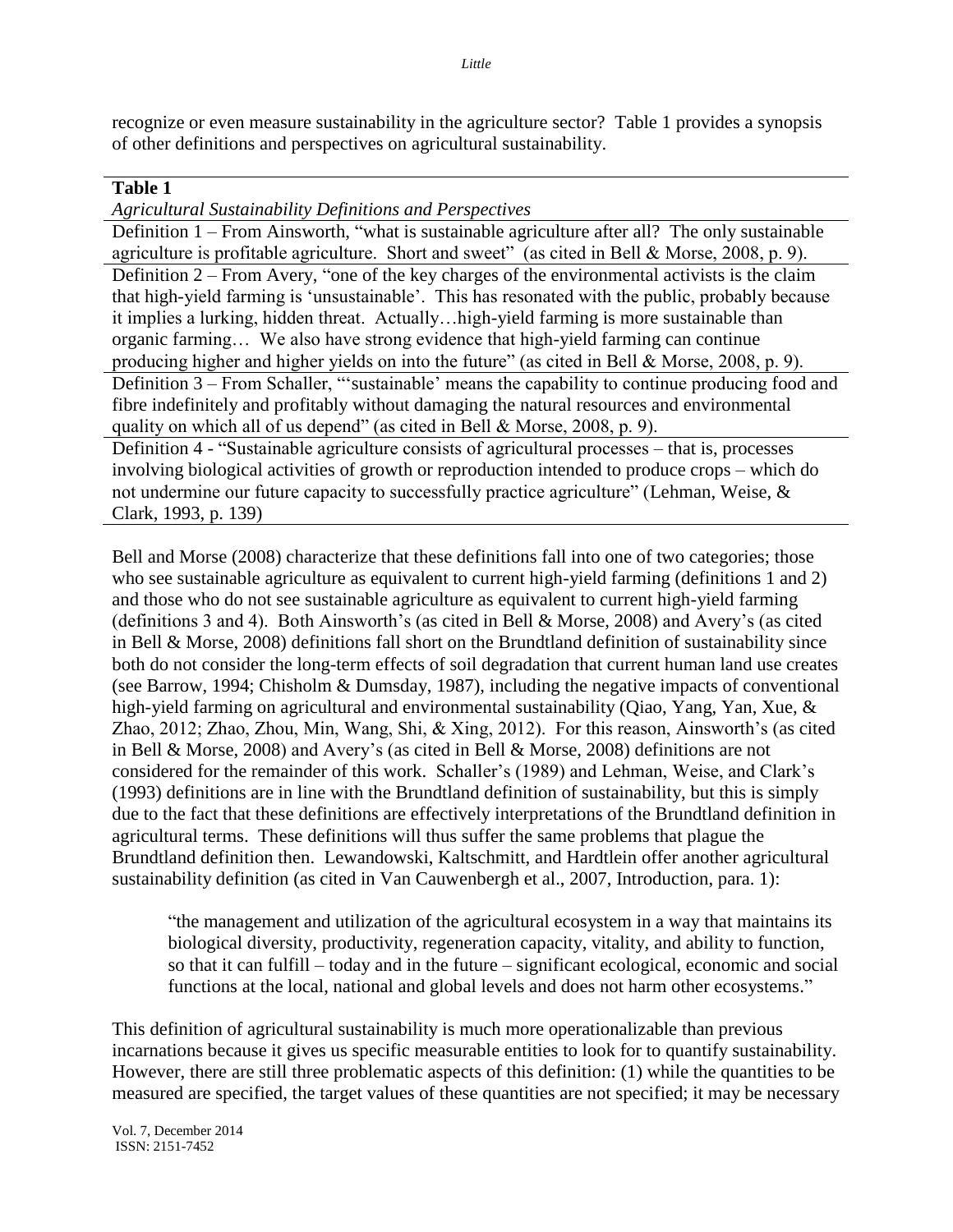for ecologists and agriculturalists to supply target quantities for the biotic factors and social scientists to supply target quantities for social factors (including economics), but such values for any of these quantities has yet to be specified in agriculture to the author"s knowledge; (2) the temporal aspect of the "future" needs to be specified explicitly or expanded to "indefinitely into the future"; this is necessary to encapsulate the intergenerational equity that sustainability seeks to ensure; (3) this definition presents the expectation that these are the only components for us to evaluate to ensure sustainability; however, such an expectation may not be realistic given the extremely complicated nature of ecological, agricultural, economic and social systems, which implies that this definition may change to incorporate new knowledge in these realms. This definition of agricultural sustainability does provide some solid ground for progress. It should be noted that it varies from the Brundtland definition of sustainability only in the aspect of specifying specific quantities that would/might ensure sustainability.

**The Daly Rules.** The Daly Rules (see Smith, 2010) are a set of guidelines that define sustainable practices developed by Professor of Public Policy and economist Herman E. Daly, thus giving an indirect definition to sustainability. The Daly Rules are given in three parts: (1) "renewable resources such as fish, soil, and groundwater must be used no faster than the rate at which they regenerate" (Smith, 2010, p. 1); (2) "nonrenewable resources such as minerals and fossil fuels must be used no faster than renewable substitutes for them can be put into place" (Smith, 2010, p. 1); (3) "pollution and wastes must be emitted no faster than natural systems can absorb them, recycle them, or render them harmless" (Smith, 2010, p. 1). These ideas have a large basis in thermodynamics, which means that quantifying sustainability through this conceptualization is tenable. It also relegates economic and social concerns to the aggregate of "rate of consumption" while focusing on the environmental aspect through the "rate of renewal". This has further implications of what sustainability would look like, which Smith (2004) further summarized by comparing the various situations that are possible between rates of consumption and rates of renewal (see Table 2 below).

## **Table 2**

| <b>Consumption</b><br>of renewable resources | <b>State of Environment</b>  | <b>Sustainability</b>       |  |
|----------------------------------------------|------------------------------|-----------------------------|--|
| More than nature's ability<br>to replenish   | Environmental<br>degradation | Not sustainable             |  |
| Equal to nature's ability<br>to replenish    | Environmental equilibrium    | Steady-state sustainability |  |
| Less than nature's ability<br>to replenish   | Environmental renewal        | Sustainable development     |  |

*Definition of sustainability through rates of consumption and renewal* (Smith, 2010)

Thus, through logical reduction, there are only two sustainable options; steady-state sustainability and sustainable development. Both steady-state sustainability and sustainable development correlate with specific states of the environment but theoretically do not correlate with specific social and economic states. Other theorists had considered the economic perspective and offered contrasting frameworks.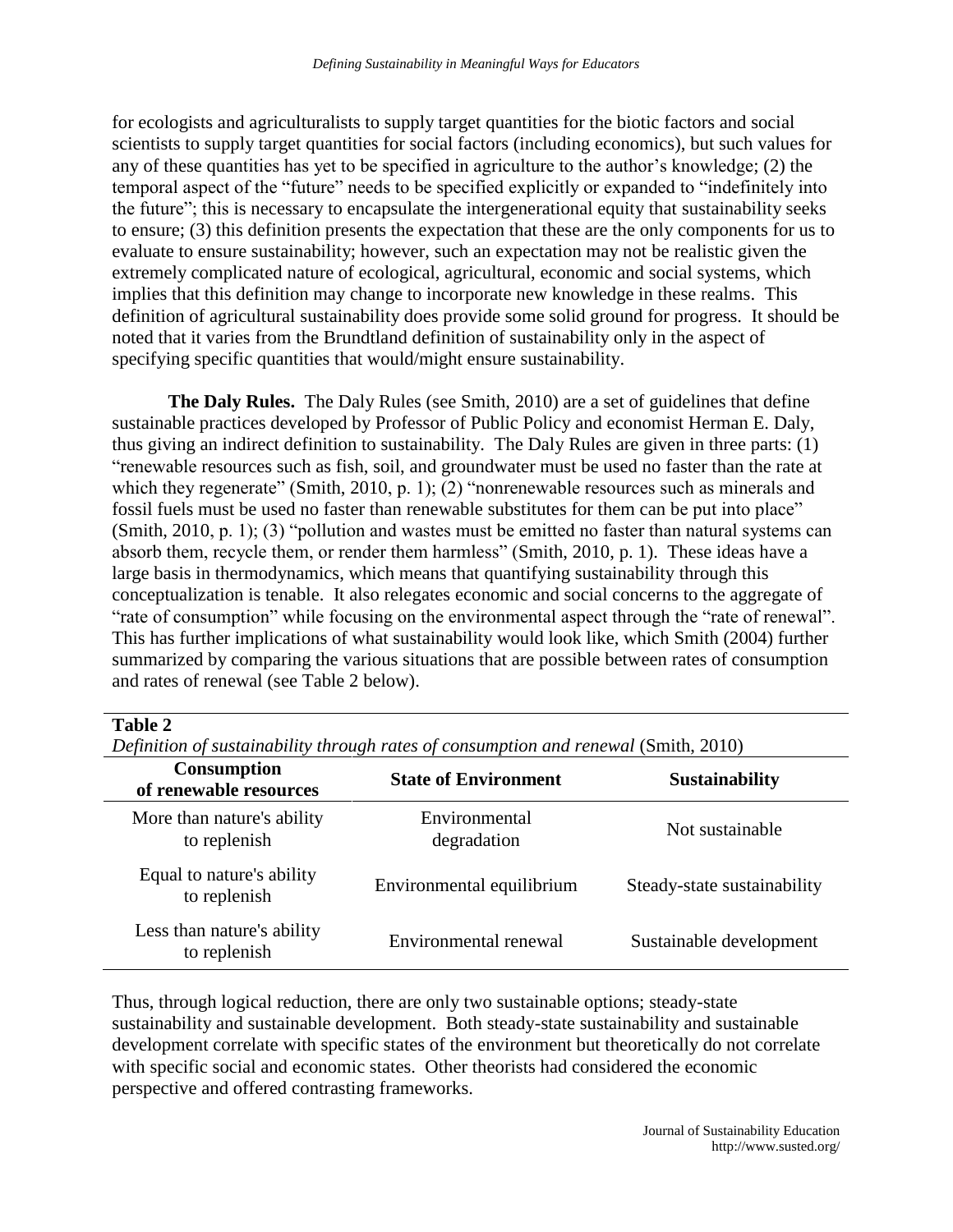**Very Weak, Weak, and Strong Sustainability Frameworks.** Hediger (2006) outlines very weak sustainability, weak sustainability, and strong sustainability and their evolutions through the literature. Moreover, Hediger (2006) offers that the resulting framework differences are often rooted in the discipline that has most prominently shaped each framework. For example, Solow defines very weak sustainability seeks to achieve sustainability by requiring "that the generalized production capacity of an economy is maintained intact, such as to enable constant consumption per capita through time" (as cited in Hediger, 2006, p. 362). In terms of the Brundtland definition, this form of sustainability only seeks to sustain the social and economic domains of sustainability and permits the possible complete degradation of the environmental domain, thus why this is commonly referred to as very weak sustainability. This reflects the paradigm shift from environmental limits on economic growth that was prominent in the Daly Rules to exploitation of the environment to sustain economic and social domains.

In contrast, weak sustainability "requires that the welfare potential of the overall capital base remains intact" (Hediger, 2006, p. 362). In essence, this is a step above very weak sustainability because it allows for the value of non-consumptive items (such as the environment, wildlife, etc.) to be included in the value of the overall capital. That is to say weak sustainability provides an indirect measure (or optional measure depending on user application of weak sustainability) of (1) economic protection to the environment and (2) social protection for society, but only so-much as environmental and social value is conducive or productive for the overall capital base, which is subjective. Both very weak and weak sustainability offer perspectives that are slanted more towards the economic domain, reflecting the more economic basis that these perspectives have in their history.

Strong sustainability breaks from this perspective; it focuses more on environmental concerns. Essentially, strong sustainability implies:

"a physical principle which is founded upon the laws of thermodynamics and processes of biological growth. As a basic principle of resource management, it has a long tradition in forestry and has logically been extended to other domains of natural resource management. For instance, minimum criteria of "strong" sustainability are generally expressed in physical terms, saying that certain properties of the physical environment must be sustained. However, it is not clearly defined in the literature what it is that should be sustained (Hediger, 2006, p. 362).

It seems that strong sustainability is extremely similar to the Daly Rules. In fact, considering what Hediger (2006) is contending with respect to the Daly Rules, there is a strong parallel in the precedent of both concepts but not in their antecedents and implications. If instead we do not require certain things specifically be sustained and instead quantify sustainability through the rates of renewal and rates of consumption, why can strong sustainability not be realized through the Daly Rules? Moreover, the Daly Rules make explicit what should be sustained; that the rate of renewal is greater than the rate of consumption. It may indeed be that comparison of the rates of consumption and rates of renewal inherently gives rise to the simultaneous sustaining of all three domains (environmental, social, and economic) of the sustainability endeavor.

Consider one last comparison between very weak and strong sustainability. Munier (2005) offers that very weak sustainability has the trait of anthropocentricity, the belief that physical resources or nature are commodities to be utilized for human interests. Both weak and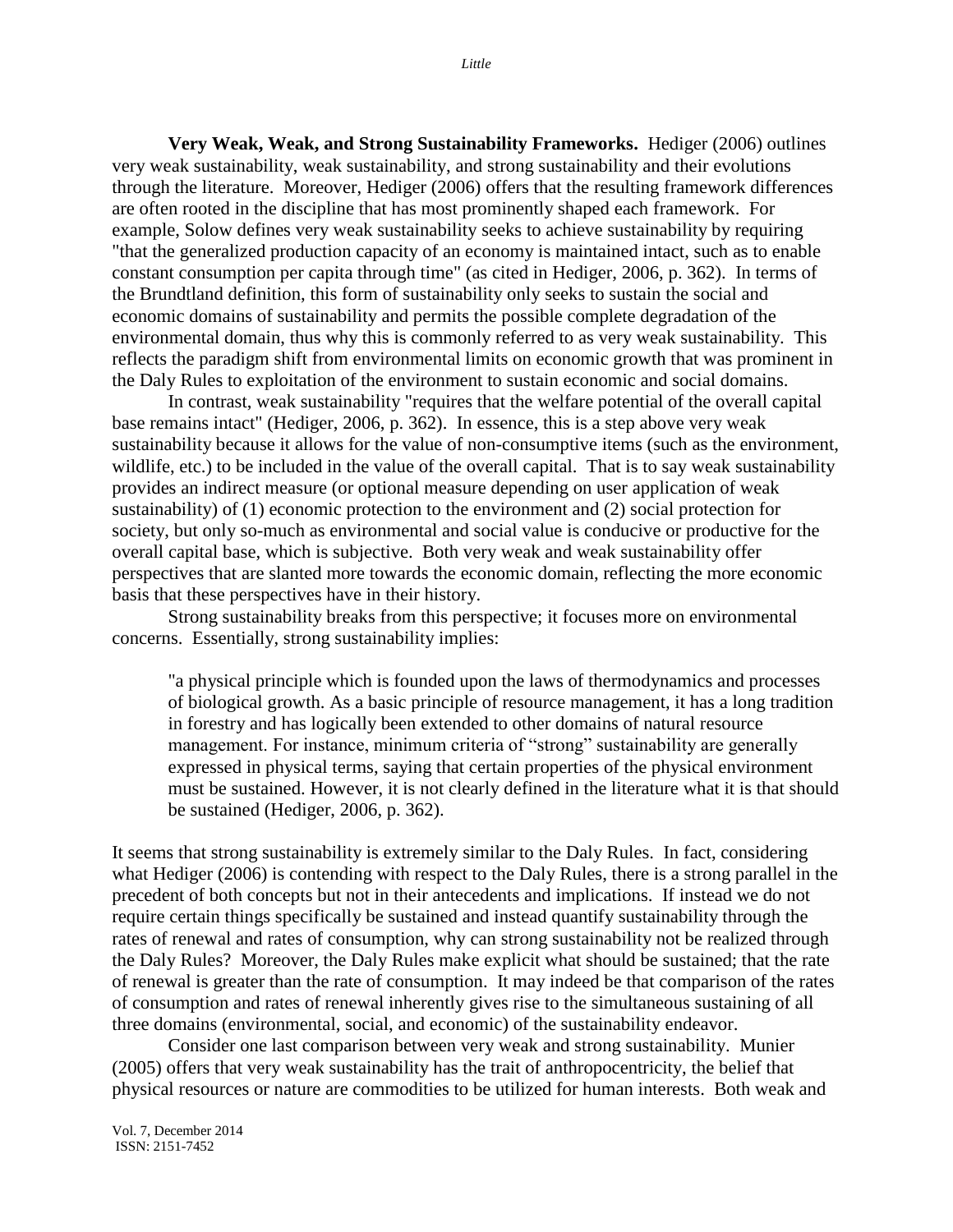strong sustainability, on the other hand, allows physical resources and nature to retain an intrinsic value (Munier, 2005). It should be noted that this intrinsic value may indeed become nonintrinsic and instead quantified in strong sustainability depending upon the user of the strong sustainability framework. These distinctions between very weak, weak, and strong sustainability elicit differences in the various paradigms that form the basis for each framework.

**The Triple Bottom Line Framework.** The Triple Bottom Line framework views sustainability as three distinct domains (environmental, economic, and social) and seeks to balance them all separately. "From this perspective, an organisation is considered sustainable if a certain minimum level of performance is attained [in each domain of sustainability]" (Kiewiet & Vos, 2007, p. 4). Moreover, it is expected that organizations utilizing this approach make decisions based not only on one domain, but all three; namely, profits should be considered in light of (1) environmental impacts that attaining those profits will cause and (2) social justice issues that may arise from such activities (Marshall & Toffel, 2004). It may seem that this is just the Brundtland definition in another form, but the major difference is that the Triple Bottom Line gives specific structure to sustainability that is absent in the Brundtland definition; this structure is the clear delineation between the economic, environmental, and social domains.

While this is often the predominant framework utilized in business/organizational sustainability (Kiewiet & Vos, 2007), there remains the unanswered question of how to balance the concerns of the three different areas of environment, economy and society within the Triple Bottom Line framework (Kiewiet & Vos, 2007; Norman & MacDonald, 2004; Smith & Sharicz, 2011).

**The Natural Step Framework.** The next framework to consider is the Natural Step from Nattrass and Altomare (1999). The Natural Step claims that:

in the sustainable society, nature is not subject to systematically increasing (1) concentrations of substances extracted from the Earth"s crust; (2) concentrations of substances produced by society; or (3) degradation by physical means; and in that society (4) human needs are met worldwide (Nattrass & Altomare, 1999, p. 23).

This framework focuses much more extensively on the environmental and social domains, leaving economic concerns unmentioned; however, Nattrass and Altomare"s (1999) work explains how such practices can be integrated into the economy. This means that while Nattrass and Altomare (1999) do offer suggestions for integrating this framework into the economic domain, the framework itself is geared much more strongly towards the environmental and social domains of sustainability. Moreover, this framework essentially defines several current human activities in the world would be considered unsustainable with respect to this framework, activities such as the burning of fossil fuels, circulation of bioaccumulative chemicals, and land/forest degradation (Marshall & Toffel, 2004).

**The Six R's.** The Six R's (see Practical Action, n.d.) is a framework for design and sustainable manufacturing that analyzes many steps of the design and production processes. The framework requires that we consider the following:

• Recycle – can a material or product be reprocessed to make something else?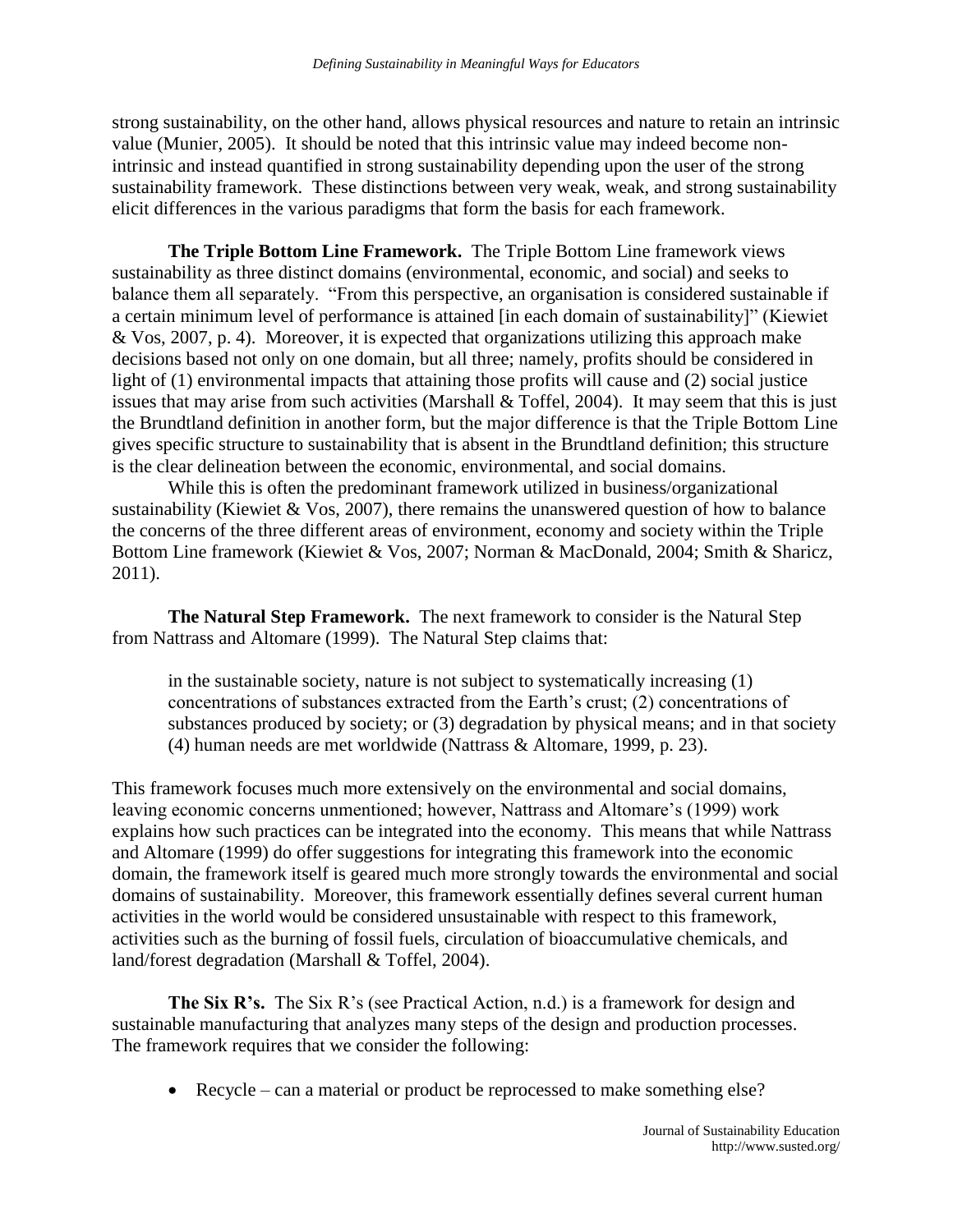- Reuse can a product be made into something else with all or some of the parts?
- Reduce can the manufacturing phase cut down on the amount of material and/or energy used?
- $\bullet$  Rethink can we design in a way that considers all domains of sustainability?; are too many products being made?
- Repair can a product be designed to be fixed when it breaks down or doesn't work properly?; can we use resources in such a way that does not harm the environment or even restores it?
- Refuse can we find substitutes for materials or products that are bad for the environment and/or people?; can we find mutual respect from all domains of sustainability when considering a product?

Essentially, this framework does not provide any tools for quantifying how sustainability might be achieved, but rather it forms a framework for reflection upon the design and manufacturing processes; it allows designers, manufactures, and users to evaluate a product"s proximity to sustainability. Certainly, however, this framework does not quantify specifically what must be done to achieve sustainability in any domains (environmental, economic, or social), but does attempt to approximately sustainability indirectly in all three domains.

#### **The Quantifiable Definition of Sustainability**

This section will offer a quantifiable definition of sustainability, referred to as the Quantifiable Definition of Sustainability (QDS), which is a combination of the strongest aspects of all definitions and frameworks presented so far. It should be noted that the QDS functions both in terms of a definition for sustainability and as a framework for identifying sustainability; while it is obvious that standard definitions provide this function, it is imperative that extra care should be taken here to remind ourselves of that in this case given the long history and debate between definitions and frameworks in sustainability literature. A summary of the comparisons of the various definitions and frameworks is presented in Appendix A.

While the Brundtland definition of sustainability does not specify sustainability in specific terms, it has obviously been a driving force in the evolution of the field. From the perspective of this research, however, the definitions and frameworks presented here are only useful in so much as they offer a way to quantify and understand sustainability or, at least, the path to sustainability. As such, the comparison of these definitions and frameworks of sustainability are framed with that in mind, and will seek to identify which definitions or frameworks best provides a quantifiable approach to the three main domains of sustainability; the environmental, economic, and social domains.

Consider first the Triple Bottom Line framework; it offers a support of the Brundtland definition by considering the three domains of environmental, social and economic as core to achieving sustainability. Also recall that the Triple Bottom Line framework is very common in business sustainability literature, and that a criticism of the Triple Bottom Line is that when some businesses apply the framework to their practices the Triple Bottom Line turns out to be the "good old-fashioned single bottom line plus vague commitments to social and environmental concerns" (Norman & MacDonald, 2004, p. 256). This was echoed by Smith and Sharicz (2011). This perception dominated agriculture as well; agricultural and resource economists had thought at one time that sustainability was being achieved in agriculture since market prices of agricultural commodities had seen a steady and long-term decrease (Ruttan, 1994). This is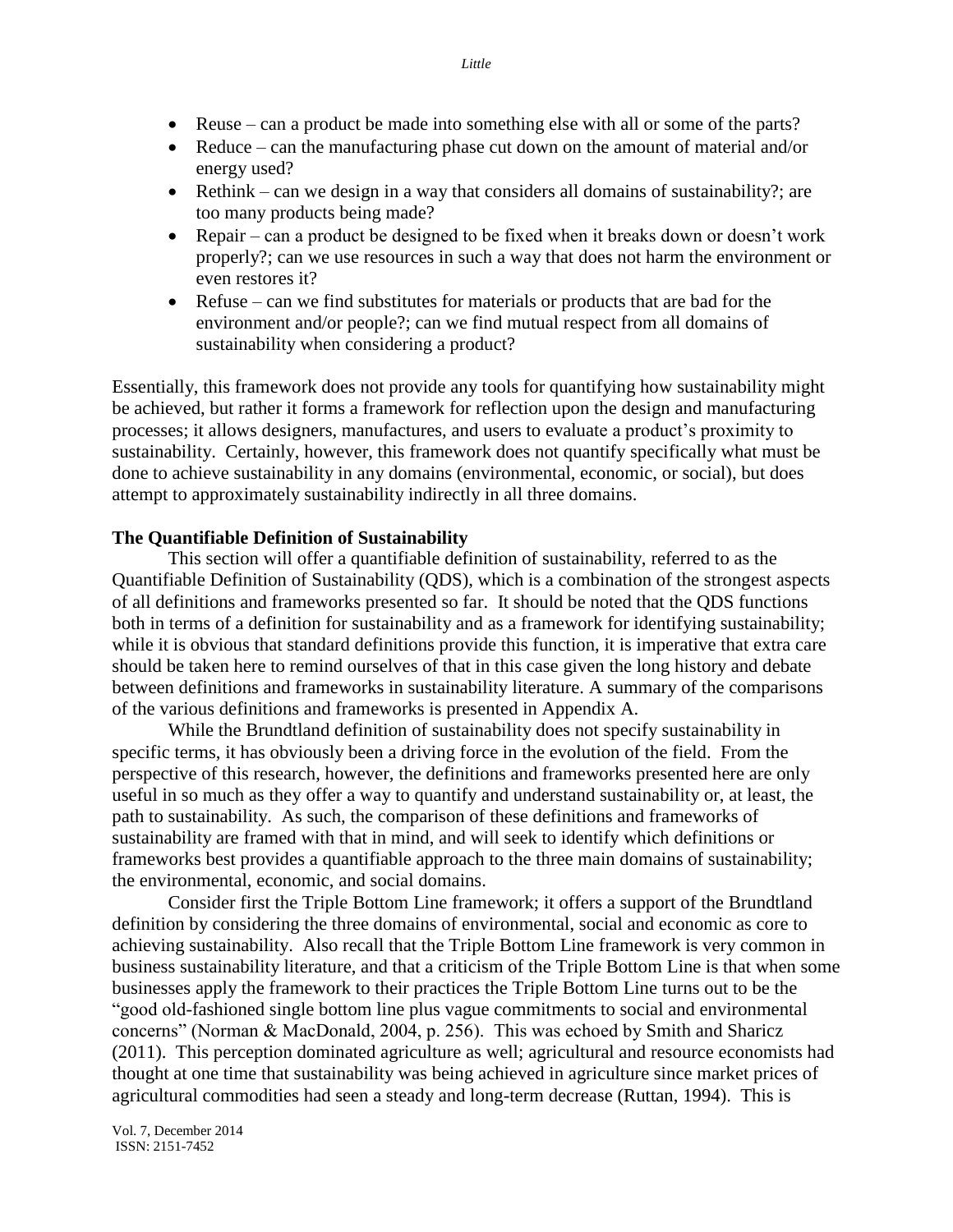exemplary of the misuse of economic indicators to judge progress towards sustainability. Thus, if the Triple Bottom Line framework is to be useful across all practitioners of sustainability, then it must be established in such a way that the resultant framework quantifies explicitly the commitments for each domain of sustainability. Such a framework is possible, but will serve as the definition of sustainability for the purposes of this work.

Recall that Kiewiet and Voss (2007) defined sustainability as achieved in the Triple Bottom Line framework if "a certain minimum level of performance is attained [in each realm of sustainability]" (Kiewiet & Vos, 2007, p. 4). So, using the Triple Bottom Line framework as a skeleton framework for the QDS, we consider each of the definitions and frameworks offered above, judging them individually for each domain of sustainability (environmental, social, and economic) on two criteria; (1) does the definition or framework represent the domain of sustainability strongly?; and (2) does the definition or framework offer a clear, quantifiable method for identifying sustainability?

For environmental concerns, the only definitions or frameworks that satisfy both criteria are the Daly Rules (see Smith, 2010), strong sustainability (see Hediger, 2006), and the Natural Step (see Nattrass & Altomare, 1999). However, the Daly Rules offer the most accessible, specified, and quantifiable measures for this "minimum level of performance." That is to say that for sustainability to be achieved in the environmental domain we must ensure that (1) "renewable resources such as fish, soil, and groundwater must be used no faster than the rate at which they regenerate" (Smith, 2010, p. 1); (2) "nonrenewable resources such as minerals and fossil fuels must be used no faster than renewable substitutes for them can be put into place" (Smith, 2010, p. 1); (3) "pollution and wastes must be emitted no faster than natural systems can absorb them, recycle them, or render them harmless" (Smith, 2010, p. 1). Moreover, the minimum level of performance of the system in the environmental domain is the steady-state sustainability (Smith, 2010).

For economic concerns, the only definitions or frameworks that satisfy both criteria are very weak sustainability. Recall that Solow contends that very weak sustainability requires "that the generalized production capacity of an economy is maintained intact, such as to enable constant consumption per capita through time" (as cited in Hediger, 2006, p. 362). This framework left the environmental domain of sustainability unaddressed and potentially left the environmental domain open for degradation in its current form, thus the framework"s title. However, if we do not consider this portion of the QDS alone and consider it in conjunction with the Daly Rules from above, that issue is addressed and this portion would no longer neglect the environmental domain of sustainability. While it has been argued in business if sustainability will weaken the economy by placing such restrictions on how we interact with the environment (Ameer & Othman, 2012; Anderson, 2009), there is growing literature to show sustainability can be profitable (Ameer & Othman, 2012; Anderson, 2009). In truth, it is not that the Daly Rules and very weak sustainability are irrevocably contradictory to each other; it is that to be complementary to one another, we must change the way we do business, which is advocated for in various ways in the literature (see Ameer & Othman, 2012; Anderson, 2009; Dyllick & Hockerts, 2002; Fairbrass & Zueva-Owens, 2012; Johnston, Everard, Santillo, & Robèrt, 2007; Norman & MacDonald, 2004). For example, instead of consuming materials, what if a business model was instead focused on the consuming of services? Such business models have been shown to be profitable and more sustainable (Anderson, 2009).

Finally, let us consider definitions or frameworks that satisfied both criteria in the social domain of sustainability. The only candidate in this portion of the framework is the Natural Step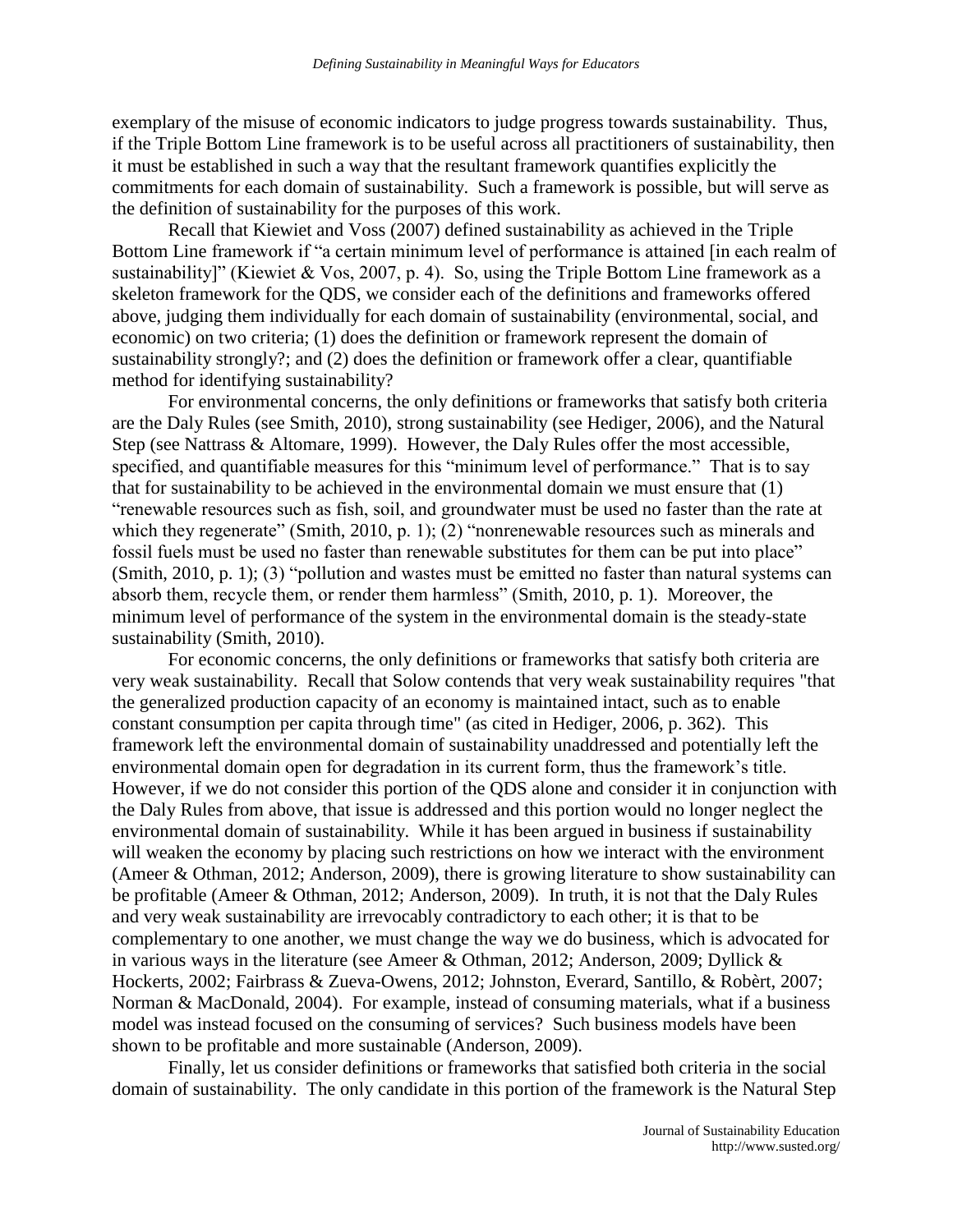(see Nattrass & Altomare, 1999). In fact, there is only one aspect of the Natural Step"s framework that is specific to the social domain of sustainability; that "human needs are met worldwide" (Nattrass & Altomare, 1999, p. 23). Human needs are defined here as clean water for consumption and use, food, shelter, clothing, healthcare, and education. Since cultures and peoples vary greatly in terms of how they live, it would be outside reasonable expectation that anything beyond this requirement be considered in the social domain of sustainability to be applied globally; that is to say while this may be the only global social domain of sustainability, there certainly are other social aspects to consider at non-global levels. Moreover, while education is generally not considered a human need, it will have to be considered as such for sustainability. The argument here is simple; if our population keeps growing and outgrows the limits of the planet to support us (see Attenborough, 2011; Franck, von Bloh, Müller, Bondeau, & Sakschewski, 2011), we cannot ever hope to be sustainable since our physical environment limits our population. Hence, education must be employed to insure that all global communities understand this. While it is expected that the great global dialogue will continue about this topic, it should also be noted that there will inevitably be discussion of whether or not it is ethical to stop at ensuring clean water for consumption and use, food, shelter, clothing, and education; is it ethical to ensure only the basic survival of all humans and forget the other various realms of societies and not insure that social justice is met in all regards? While such a short-sighted view of social justice is not at all the intended scope of sustainability, there is the issue that the very definition of social justice evolves with humanity and varies across cultures. It becomes a question of faith in humanity at this point: do we trust that we, as a species, are progressing towards the ultimate truth concerning social justice and will be able to treat all humans fairly in the future? I do not know the answer to this, but I certainly hope we are moving in that direction.

There will inevitably be a great global dialogue that will take place to discuss the implications of such practices, but that is beyond the scope of this research. The following is the finalized definition for the QDS. It is as follows:

A development is sustainable if it meets the minimum level of performances in each of the areas of concern:

(1) Environmental Domain:

- a. renewable resources such as fish, soil, and groundwater must be used no faster than the rate at which they regenerate (Smith, 2010, p. 1)
- b. nonrenewable resources such as minerals and fossil fuels must be used no faster than renewable substitutes for them can be put into place (Smith, 2010, p. 1)
- c. pollution and wastes must be emitted no faster than natural systems can absorb them, recycle them, or render them harmless (Smith, 2010, p. 1)
- (2) Economic Domain: that the generalized production capacity of an economy is maintained intact, such as to enable at least constant consumption per capita through time (inspired by Solow, as cited in Hediger, 2006)
- (3) Social Domain: at least basic human needs (clean water for consumption and use, food, shelter, clothing, healthcare, and education) are met worldwide (inspired by Nattrass & Altomare, 1999, p. 23)

While this definition of sustainability makes each domain of sustainability quantifiable, it certainly cannot be expected to be representative of sustainability at all levels. There will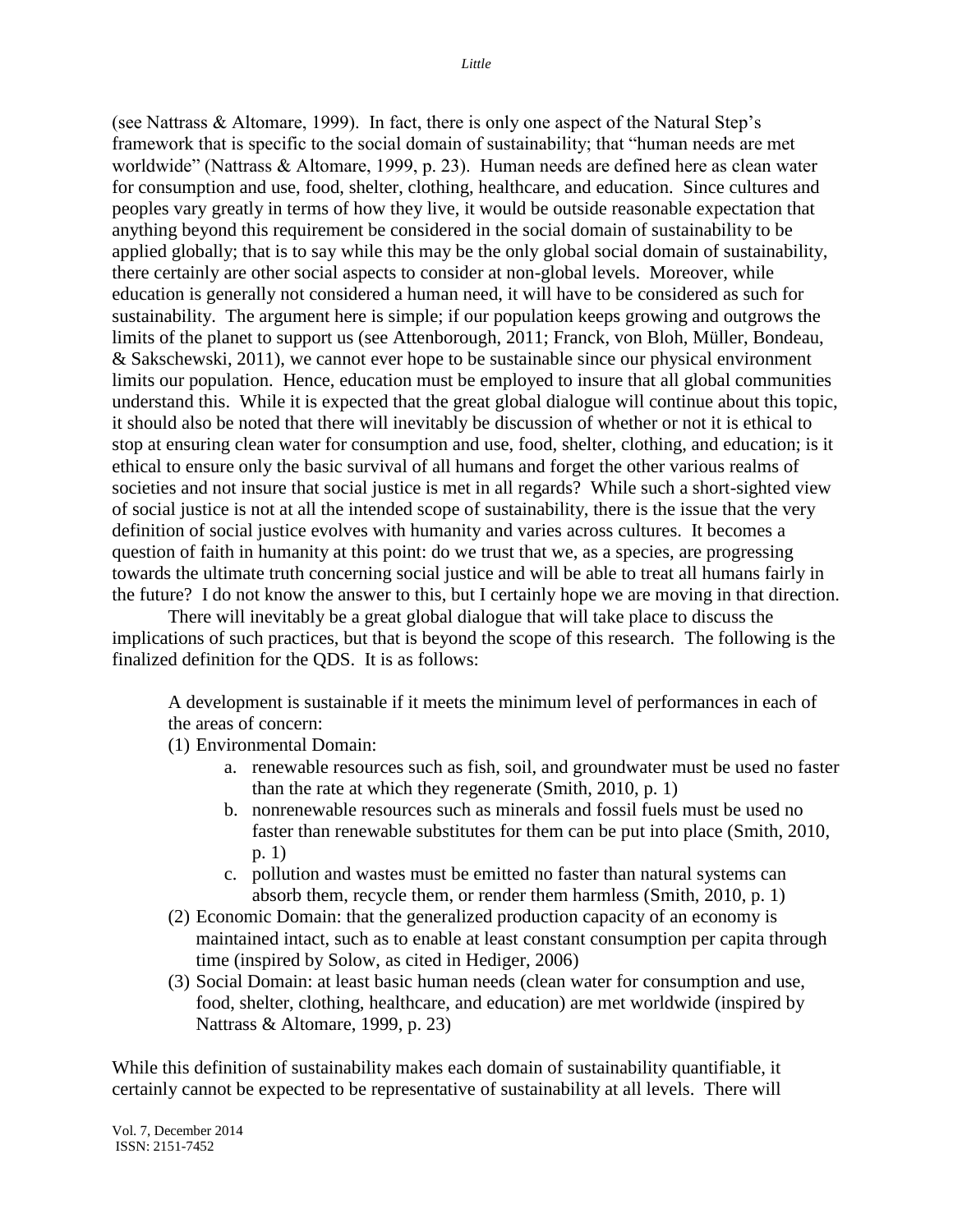undoubtedly be additional considerations to be made at the local level for additional requirements, which echoes the sentiment that situational additions must be considered (see Kiewiet & Vos, 2007).

Moreover, care must be given to not interpret the dimensions of the QDS as unrelated or orthogonal to one another. There is interdependence between these dimensions that is not currently fully understood; part of the mission of sustainability is to understand the interdependence of these dimensions with one another, and how they collectively form the concept of sustainability.

# **Limitations of the Quantifiable Definition of Sustainability**

The presented collection of sustainability definitions and frameworks offer a diverse look at this expansive topic. While the Brundtland definition of sustainability is indeed dominant in the literature and there are some sustainability frameworks to help guide us towards sustainability, it is certainly reasonable that this still leaves plenty of room for disagreement in the field. However, though a continuing discussion on the definition of sustainability should be pursued in the field, Trzyna (1995) offers that "sustainability is not a precise goal but a criterion for attitudes and practices" (p. 16). Munro (1995) echoed this idea, claiming that sustainability is a "continuous and iterative process, through and throughout which experience in managing complex systems is accumulated, assessed, and applied" (p. 34). Much like the large systems that sustainability grapples with, we will likely come to know sustainability as an organic amalgam of so many disciplines that will necessarily require us to be extremely open-minded as the field grows, evolves, and continues to bloom. As such, it is expected that the Quantifiable Definition of Sustainability (QDS) will not be sufficient for the needs or goals of all researchers or educators in sustainability; the QDS is simply a definition of sustainability that allows for all beginning researchers or educators to access the complex ideas of sustainability.

The largest macroscopic limitation of the QDS from a long-term perspective is that it delineates the concerns of sustainability into three seemingly separate domains (economic, environmental, and social). This view of sustainability is limited and misconstrues the true essence of sustainability. Sustainability relies on the integration of the economic, environmental, and social domains into one cohesive system of knowledge (Meadows, 2008). However, such a cohesive system of knowledge has not been concretely defined in the literature. This is where the QDS exhibits strength for beginning practitioners of sustainability education since it offers a succinct perspective of sustainability that is comprehensible across multiple disciplines.

## **Further Considerations and Conclusion**

While the QDS offers a starting point for beginning researchers and educators in sustainability, restricting ourselves to a rigid definition of a concept that is still being understood could severely limit the development and growth of discourse in the field. In this sense, the QDS should not be considered as a "catch all" for considering sustainability. When working with the QDS to learn about, teach, or research sustainability, users must be willing to look beyond rigid definitions and question what aspects of real-world problems the QDS adequately covers and aspects that it does not.

Bell and Morse (2008) offer that "the very holistic and anthropocentric essence of sustainability continues to elude attempts at objective analysis and assessment" (p. xvii). This thought has been prevalent in the literature (Gibbon, Lake, & Stocking, 1996; Izac & Swift, 1994; Kidd, 1992; Robinson, 2004; Schaller, 1989). Some have concluded that this must mean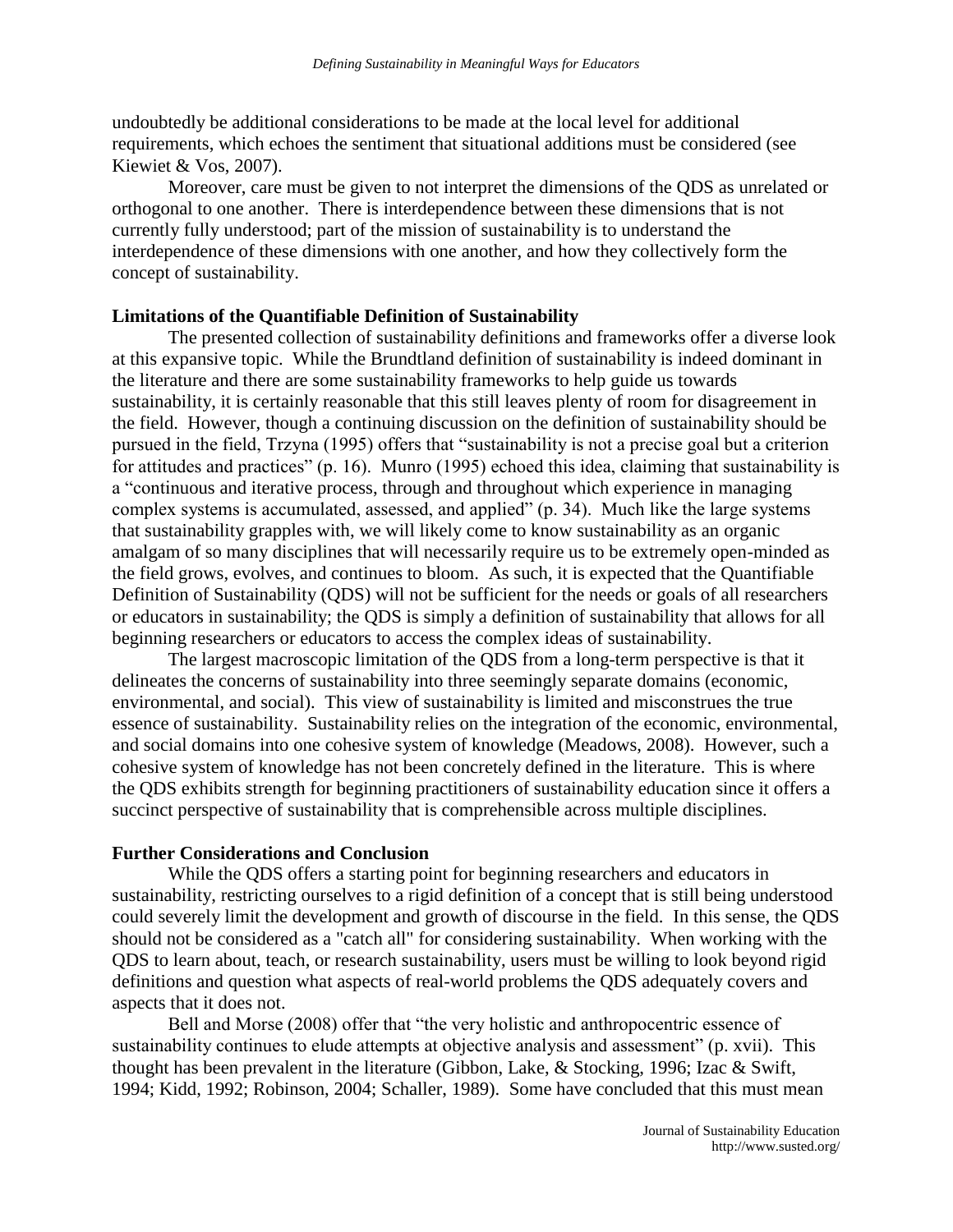that sustainability is a futile effort (Morris, 2012). Given the global imperativeness of sustainable initiatives, I would hardly classify the entire sustainability movement as futile, however. Our greatest milestones as a species have often come at the precedent of great and overwhelming odds against us. That does not mean we give up because we find difficulty in even understanding our world. It means we try new approaches and come together with our different perspectives to understand the exact nature of the problem we face. The QDS can offer one common perspective for multiple disciplines to converse so that we may come together and face sustainability issues in meaningful discourse.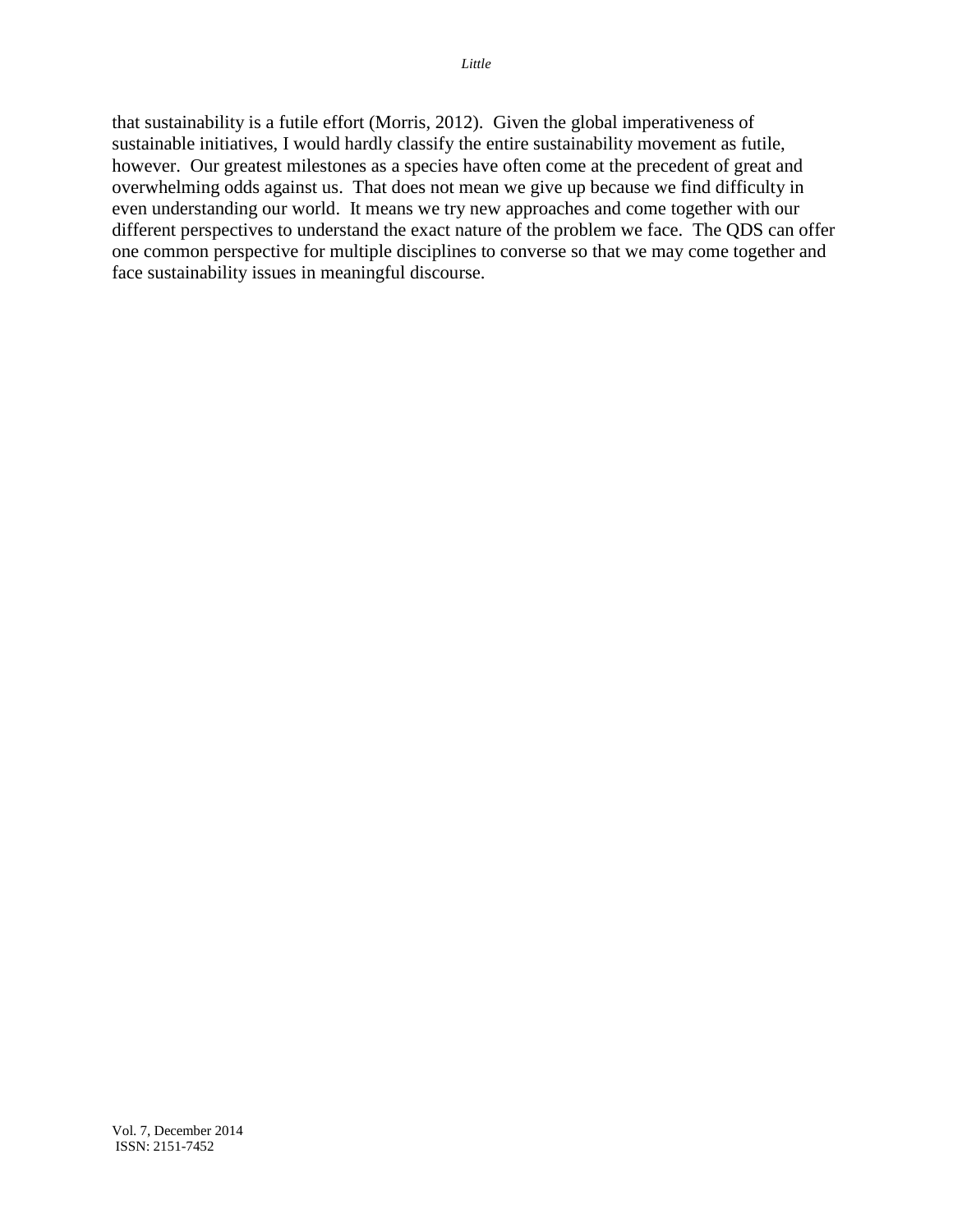#### **References**

- Ameer, R., & Othman, R. (2012). Sustainability practices and corporate financial performance: A study based on the top global corporations. *Journal of Business Ethics, 108*(1), 61-79. doi:10.1007/s10551-011-1063-y
- Anderson, R. (2009, May). *Ray Anderson on the business logic of sustainability*. [Video]. Retrieved from http://www.ted.com/talks/lang/en/ray\_anderson\_on\_the\_business\_logic\_of\_sustainability .html
- Attenborough, D. (2011). This heaving planet. *New Statesman, 140*, 28-32.
- Barrow, C. J. (1994). *Land degradation: Development and breakdown of terrestrial environments*. New York: Cambridge University Press.
- Bell, S., & Morse, S. (2008). *Sustainability indicators: Measuring the immeasurable?* Retrieved from http://www.knovel.com.ezproxy.uky.edu/web/portal/basic\_search/display?\_EXT\_KNOV EL\_DISPLAY\_bookid=2280
- Bencze, L., Sperling, E., & Carter, L. (2011). Students' research-informed socio-scientific activism: Re/visions for a sustainable future. *Research in Science Education*, *42*, 1-20. doi:10.1007/s11165-011-9260-3
- Borghesi, S., & Vercelli, A. (2008). *Global sustainability: Social and environmental conditions.* Retrieved from http://web.ebscohost.com.ezproxy.uky.edu/ehost/ebookviewer/ebook/nlebk\_266596\_AN ?sid=301c73c8-7c4f-4307-b087-2211882dc7c7@sessionmgr12&vid=1&format=EB
- Chisholm, A., & Dumsday, R. (1987). *Land degradation: Problems and policies*. New York, New York: Cambridge University Press.
- Djordjevic, A., & Cotton, D. R. E. (2011). Communicating the sustainability message in higher education institutions. *International Journal of Sustainability in Higher Education, 12*(4), 381-394. doi:10.1108/14676371111168296
- Dunlap, R. E., Van Liere, K. D., Mertig, A. G., & Jones, R. E. (2000). Measuring endorsement of the new ecological paradigm: A revised NEP scale. *Journal of Social Issues, 56*(3), 425-442.
- Dyllick, T., & Hockerts, K. (2002). Beyond the business case for corporate sustainability. *Business Strategy & the Environment, 11*(2), 130-141. doi:10.1002/bse.323
- Erdogan, M. (2010). Sustainability in higher education: A needs assessment on a course "education and awareness for sustainability". *Asia-Pacific Forum on Science Learning and Teaching, 11*(1). Retrieved from http://www.ied.edu.hk/apfslt/v11\_issue1/erdogan/index.htm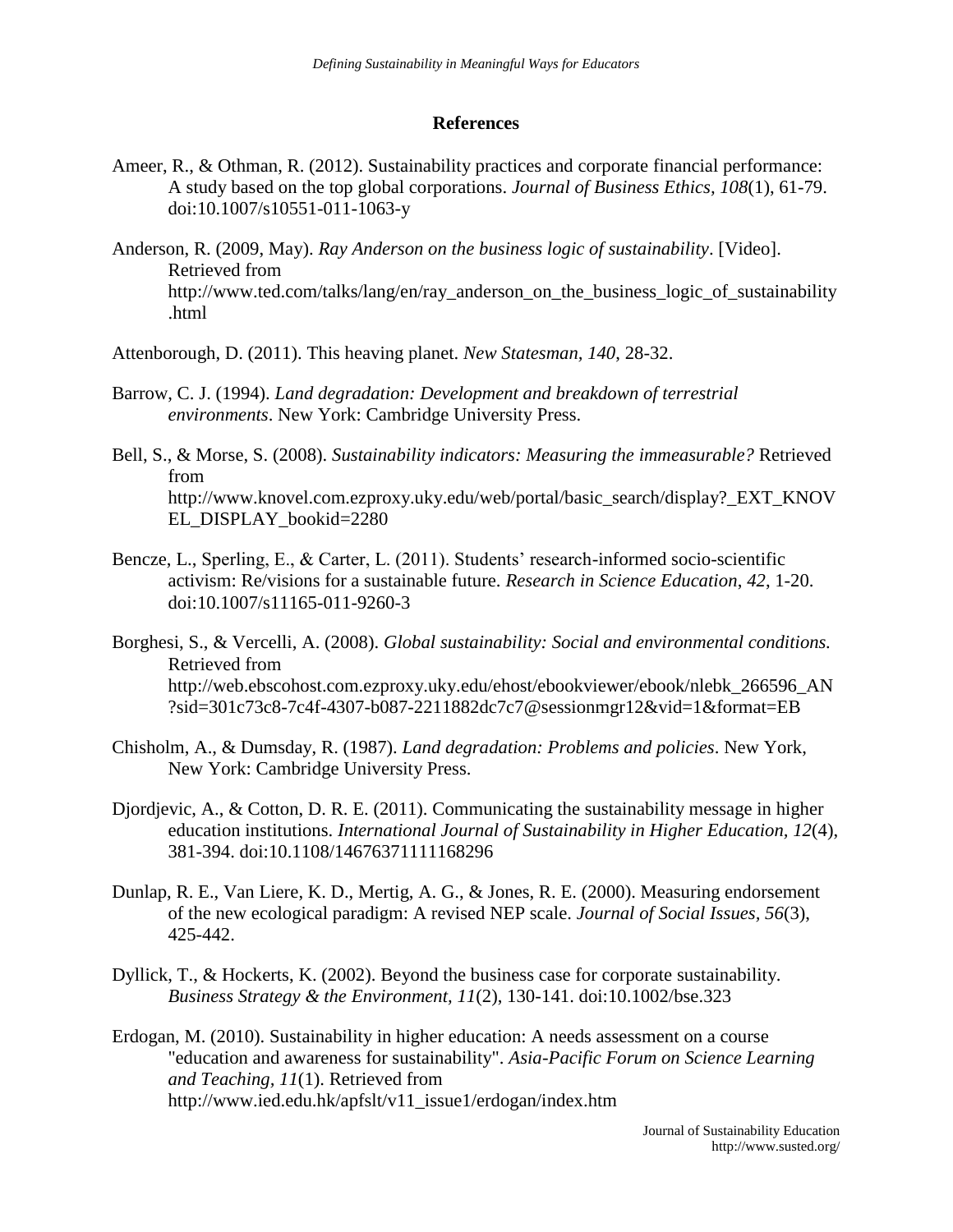- Fairbrass, J., & Zueva-Owens, A. (2012). Conceptualising corporate social responsibility: 'Relational governance' assessed, augmented, and adapted. *Journal of Business Ethics, 105*, 321-335. doi:10.1007/s10551-011-0968-9
- Franck, S., von Bloh, W., Müller, C., Bondeau, A., & Sakschewski, B. (2011). Harvesting the sun: New estimations of the maximum population of planet earth. *Ecological Modelling, 222*(12), 2019-2026. doi:10.1016/j.ecolmodel.2011.03.030
- Gagnon, B., Leduc, R., & Savard, L. (2009). Sustainable development in engineering: A review of principles and definition of a conceptual framework. *Environmental Engineering Science, 26*(10), 1459-1472. doi:10.1089/ees.2008.0345
- Gibbon, D., Lake, A., & Stocking, M. (1996). Sustainable development: A challenge for agriculture. In S. Morse & M. Stocking (Eds.), *People and Environment* (pp. 31-68). Vancouver, British Columbia, Canada: University of British Columbia Press.
- Hediger, W. (2006). Weak and strong sustainability, environmental conservation and economic growth. *Natural Resource Modeling, 19*(3), 359-394. doi:http://www3.interscience.wiley.com/journal/118902516/home
- Izac, A. M. N., & Swift, M. J. (1994). On agricultural sustainability and its measurement in small-scale farming in sub-Saharan Africa. *Ecological Economics, 11*(2), 105-125.
- Johnston, P., Everard, M., Santillo, D., & Robèrt, K. H. (2007). Reclaiming the definition of sustainability. *Environmental Science and Pollution Research International, 14*(1), 60- 66.
- Kidd, C. V. (1992). The evolution of sustainability. *Journal of Agricultural & Environmental Ethics, 5*(1), 1-26.
- Kiewiet, D. J., & Vos, J. F. J. (2007). Organisational sustainability: A case for formulating a tailor-made definition. *Journal of Environmental Assessment Policy & Management, 9*(1), 1-18.
- Lehman, H., Weise, S. F., & Clark, E. A. (1993). Clarifying the definition of sustainable agriculture. *Journal of Agricultural & Environmental Ethics, 6*(2), 127-143.
- Lemonick, M. D. (2009). Top 10 myths about sustainability. *Scientific American Earth 3.0, 19*(1), 40-45.
- Lewandowski, I., Kaltschmitt, M., & Hardtlein, M. (1999). Sustainable crop production: Definition and methodological approach for assessing and implementing sustainability. *Crop Science, 39*(1), 184-193.
- Marshall, J. D., & Toffel, M. W. (2004). Framing the elusive concept of sustainability: A sustainability hierarchy. *Environmental Science & Technology, 39*(3), 673-682. doi:10.1021/es040394k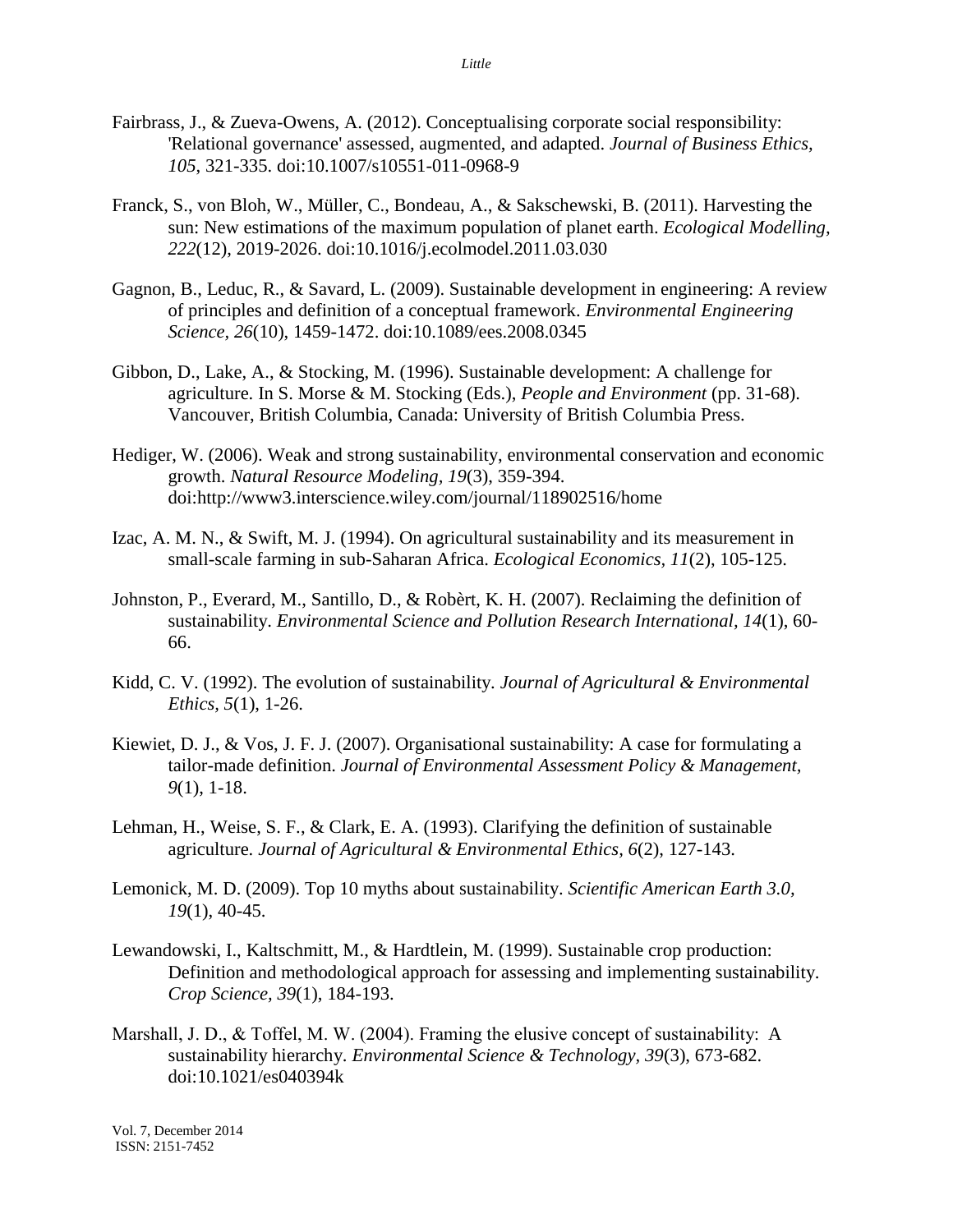- McDonough, W., & Braungart, M. (2002). *Cradle to cradle : Remaking the way we make things*. New York, New York: North Point Press.
- Meadows, D. H. (2008). *Thinking in systems: a primer.* White River Junction, Vermont: Chelsea Green Publishing.
- Morris, M. (2012). Sustainability: An exercise in futility. *International Journal of Business & Management, 7*(2), 36-44. doi:10.5539/ijbm.v7n2p36
- Munier, N. (2005). *Introduction to sustainability: Road to a better future*. Retrieved from http://link.springer.com.ezproxy.uky.edu/book/10.1007/1-4020-3558-6/page/1
- Munro, D. A., (1995). Sustainability: Rhetoric or reality? In T. C. Trzyna (Ed.), *A sustainable world: Defining and measuring sustainable development.* (pp. 27-35). Sacramento, California: International Center for the Environment and Public Policy.
- National Research Council. (2000). *Our common journey : A transition toward sustainability.*  Washington, D.C.: National Academy Press.
- Nattrass, B. F., & Altomare, M. (1999). *The natural step for business wealth, ecology and the evolutionary corporation.* Retrieved from http://public.eblib.com/EBLPublic/PublicView.do?ptiID=478316
- Norman, W., & MacDonald, C. (2004). Getting to the bottom of "triple bottom line". *Business Ethics Quarterly, 14*(2), 243-262.
- Practical Action. (n.d.). *Six R's*. Retrieved from http://practicalaction.org/media/download/21408
- Qiao, J., Yang, L., Yan, T., Xue, F., & Zhao, D. (2012). Nitrogen fertilizer reduction in rice production for two consecutive years in the Taihu Lake area. *Agriculture, Ecosystems & Environment, 146*(1), 103-112. doi:10.1016/j.agee.2011.10.014
- Quental, N., Lourenço, J., & da Silva, F. (2011). Sustainability: Characteristics and scientific roots. *Environment, Development & Sustainability, 13*(2), 257-276. doi:10.1007/s10668- 010-9260-x
- Robinson, J. (2004). Squaring the circle? Some thoughts on the idea of sustainable development. *Ecological Economics, 48*(4), 369-384. doi:10.1016/j.ecolecon.2003.10.017
- Ruttan, V. W. (1994). Constraints on the design of sustainable systems of agricultural production. *Ecological Economics, 10*(3), 209-219. doi:10.1016/0921-8009(94)90109-0
- Schaller, N. (1989). Low input sustainable agriculture. In D. T. Smith (Ed.), *Yearbook of Agriculture: Farm Management* (pp. 216-219). Washington, D.C.: Department of Agriculture.
- Sekulic, D. P. (2011). An entropy-based metric for a transformational technology development. In B. R. Bakshi, T. G. Gutowski, & D. P. Sekulic (Eds.), *Thermodynamics and the*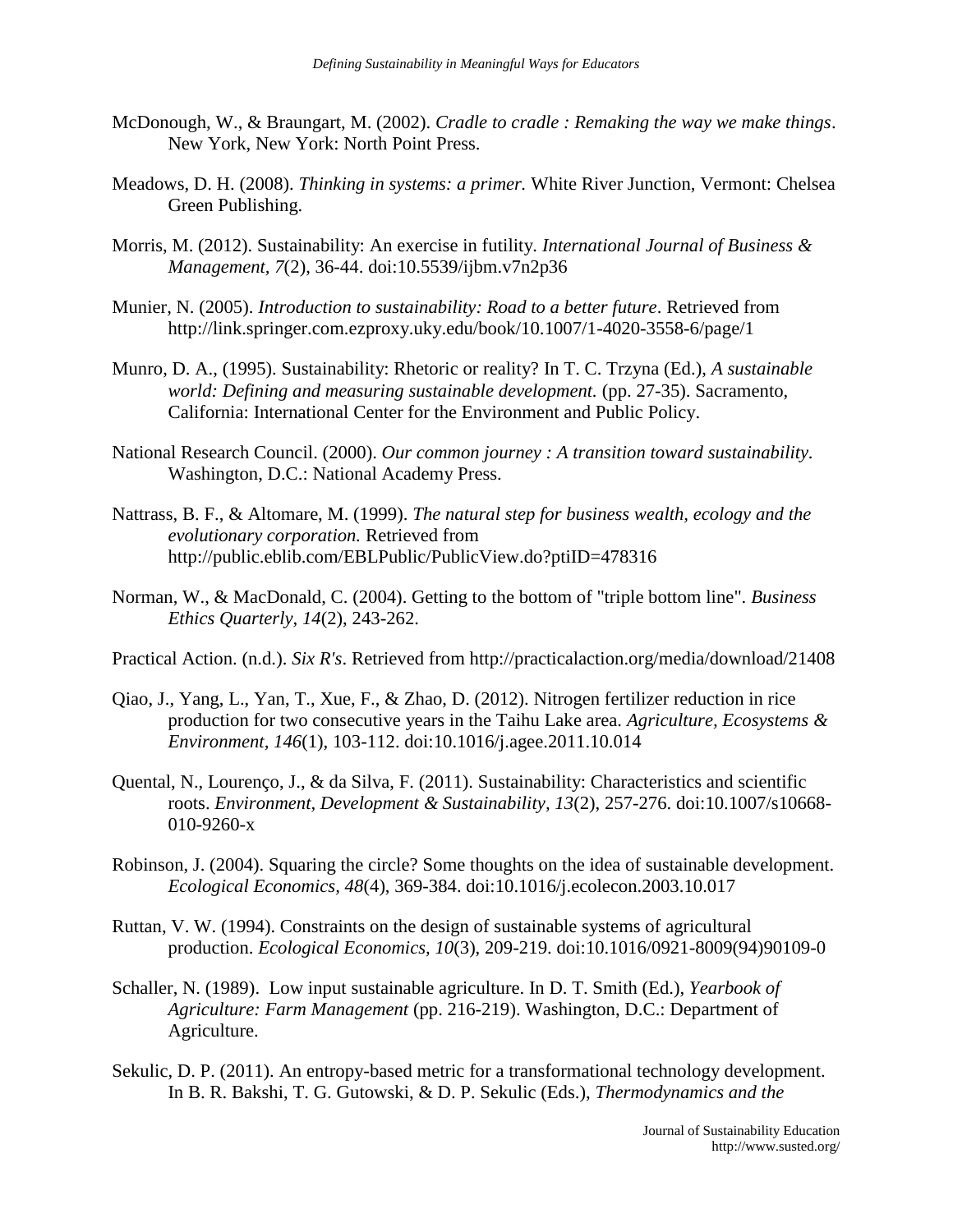*Destruction of Resources* (pp. 133-162). New York, New York: Cambridge University Press.

- Seliger, G., Khraisheh, M. K., & Jawahir, I. S., (2011). Preface. In Seliger, G., Khraisheh, M. K., & Jawahir, I. S. (Eds.), *Advances in Sustainable Manufacturing* (pp. v-vi). New York, New York: Springer.
- Smith, E. T. (2010, June). *Water resources sustainability*. Retrieved from [http://www.awra.org/committees/techcom/watershed/pdfs/AWRA%20H&WM\\_2010\\_1\\_](http://www.awra.org/committees/techcom/watershed/pdfs/AWRA%20H&WM_2010_1_what-is-sustainability.pdf) [what-is-sustainability.pdf](http://www.awra.org/committees/techcom/watershed/pdfs/AWRA%20H&WM_2010_1_what-is-sustainability.pdf)
- Smith, P. A. C., & Sharicz, C. (2011). The shift needed for sustainability. *Learning Organization, 18*(1), 73-86.
- Talbot, J., & Venkataraman, R. (2011). Integration of sustainability principles into project baselines using a comprehensive indicator set. *International Business & Economics Research Journal, 10*(9), 29-40.
- Thomas, I. (2004). Sustainability in tertiary curricula: What is stopping it happening? *International Journal of Sustainability in Higher Education, 5*(1), 33-47.
- Trzyna, T. C. (1995). *A sustainable world: Defining and measuring sustainable development.*  Sacramento, California: International Center for the Environment and Public Policy.
- Van Cauwenbergh, N., Biala, K., Bielders, C., Brouckaert, V., Franchois, L., Garcia Cidad, V., . . . Peeters, A. (2007). Safe: A hierarchical framework for assessing the sustainability of agricultural systems. *Agriculture, Ecosystems & Environment, 120*(2), 229-242. doi:10.1016/j.agee.2006.09.006
- Wainwright, J. (2010). Climate change, capitalism, and the challenge of transdisciplinarity. *Annals of the Association of American Geographers, 100*(4), 983-991. doi:10.1080/00045608.2010.502439
- World Commission on Environment and Development. (1987). *Our common future.* Retrieved from http://www.un-documents.net/our-common-future.pdf
- Zhao, X., Zhou, Y., Min, J., Wang, S., Shi, W., & Xing, G. (2012). Nitrogen runoff dominates water nitrogen pollution from rice-wheat rotation in the Taihu Lake region of China. *Agriculture, Ecosystems & Environment, 156*(0), 1-11. doi:10.1016/j.agee.2012.04.024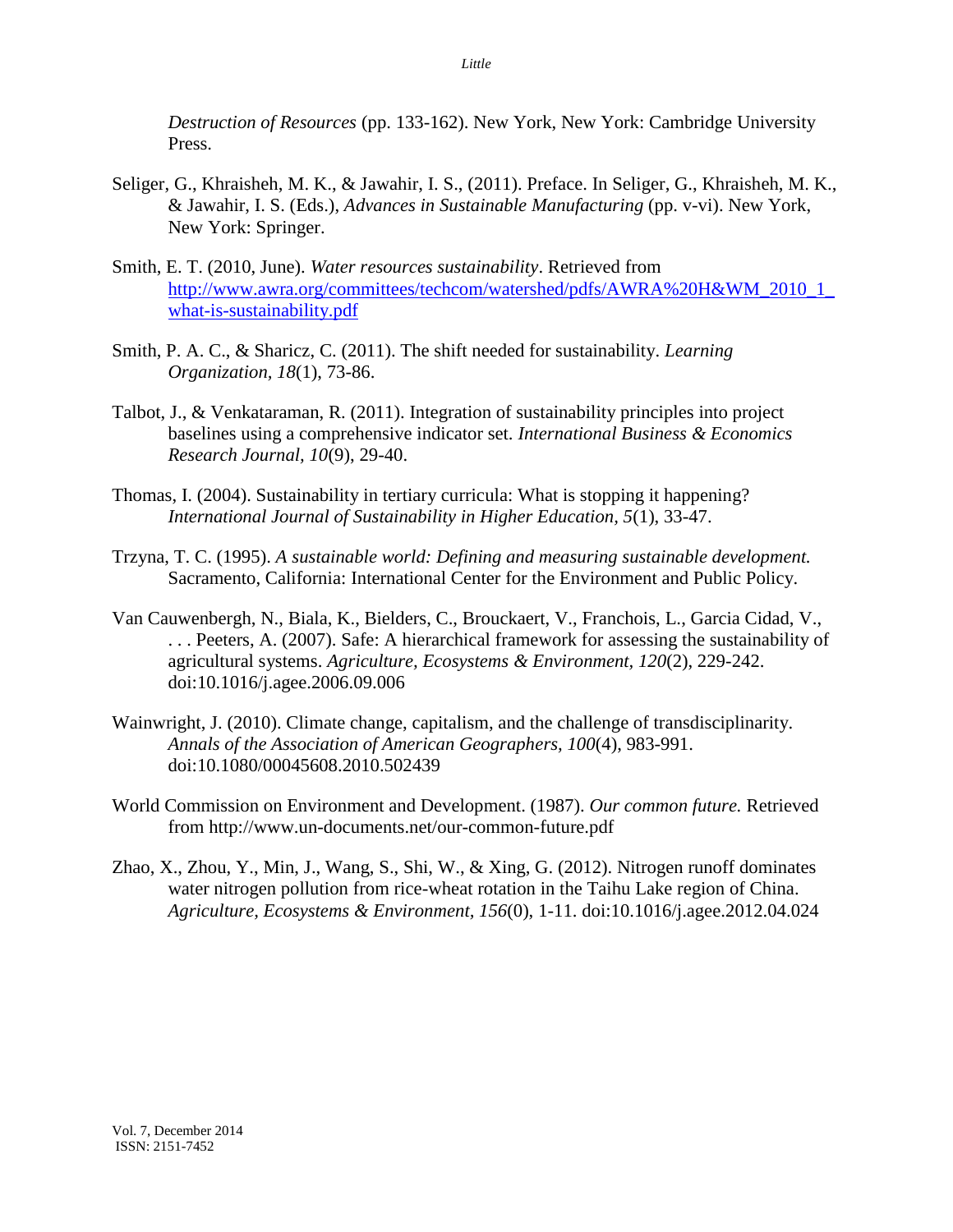# **Appendix A**

| <b>Table A1</b><br><b>Summary of Definitions of and Frameworks for Sustainability</b> |                                |                                                     |                            |                |               |                     |                                                                               |  |  |
|---------------------------------------------------------------------------------------|--------------------------------|-----------------------------------------------------|----------------------------|----------------|---------------|---------------------|-------------------------------------------------------------------------------|--|--|
|                                                                                       |                                |                                                     | <b>Brundtland Criteria</b> |                |               |                     |                                                                               |  |  |
|                                                                                       | Concept                        | Reference                                           | <b>Environment</b>         | Economic       | <b>Social</b> | <b>Quantifiable</b> | <b>Notes</b>                                                                  |  |  |
| <b>Definitions</b>                                                                    | Corporate<br>Sustainability    | (Dyllick $&$<br>Hockerts, 2002)                     | Indirectly                 | Yes            | Indirectly    | N <sub>o</sub>      | Presented from a<br>transdisciplinary frame of<br>reference                   |  |  |
|                                                                                       | Engineering<br>Sustainability  | (Gagnon, Leduc,<br>& Savard, 2009)                  | N <sub>0</sub>             | Yes            | Yes           | N <sub>o</sub>      | Focused on firm's work, very<br>business oriented                             |  |  |
|                                                                                       | Agricultural<br>Sustainability | (Schaller, 1989)                                    | Yes                        | Yes            | Yes           | Some                | Only agricultural constructs<br>quantified                                    |  |  |
|                                                                                       | Agricultural<br>Sustainability | (Lehman, Weise,<br>& Clark, 1993)                   | Indirectly                 | N <sub>o</sub> | Yes           | N <sub>0</sub>      |                                                                               |  |  |
|                                                                                       | Agricultural<br>Sustainability | (Lewandowski,<br>Kaltschmitt, &<br>Hardtlein, 1999) | Yes                        | Yes            | Yes           | Some                | Strong breadth of scope and<br>depth of specifying<br>quantifiable constructs |  |  |
| Frameworks                                                                            | The Daly<br>Rules              | (Smith, 2010)                                       | Yes                        | Indirectly     | Indirectly    | Yes                 | Strong quantifiable<br>environmental framework                                |  |  |
|                                                                                       | Very Weak<br>Sustainability    | (Hediger, 2006)                                     | N <sub>0</sub>             | Yes            | Indirectly    | Yes                 | Strong quantifiable economic<br>framework                                     |  |  |
|                                                                                       | Weak<br>Sustainability         | (Hediger, 2006;<br><b>Munier</b> , 2005)            | Indirectly                 | Yes            | Yes           | Some                |                                                                               |  |  |
|                                                                                       | Strong<br>Sustainability       | (Hediger, 2006;<br><b>Munier</b> , 2005)            | Yes                        | Indirectly     | Indirectly    | Yes                 | Very similar if not<br>interchangeable to the Daly<br>Rules                   |  |  |
|                                                                                       | <b>Triple Bottom</b><br>Line   | (Marshall $&$<br>Toffel, 2004)                      | Yes                        | Yes            | Yes           | Some                |                                                                               |  |  |
|                                                                                       | The Natural<br>Step            | (Nattrass &<br>Altomare, 1999)                      | Yes                        | Indirectly     | Yes           | Yes                 |                                                                               |  |  |
|                                                                                       | The $6R's$                     | (Practical Action,<br>$n.d.$ )                      | Indirectly                 | Indirectly     | Indirectly    | Yes                 |                                                                               |  |  |

Journal of Sustainability Education http://www.susted.org/